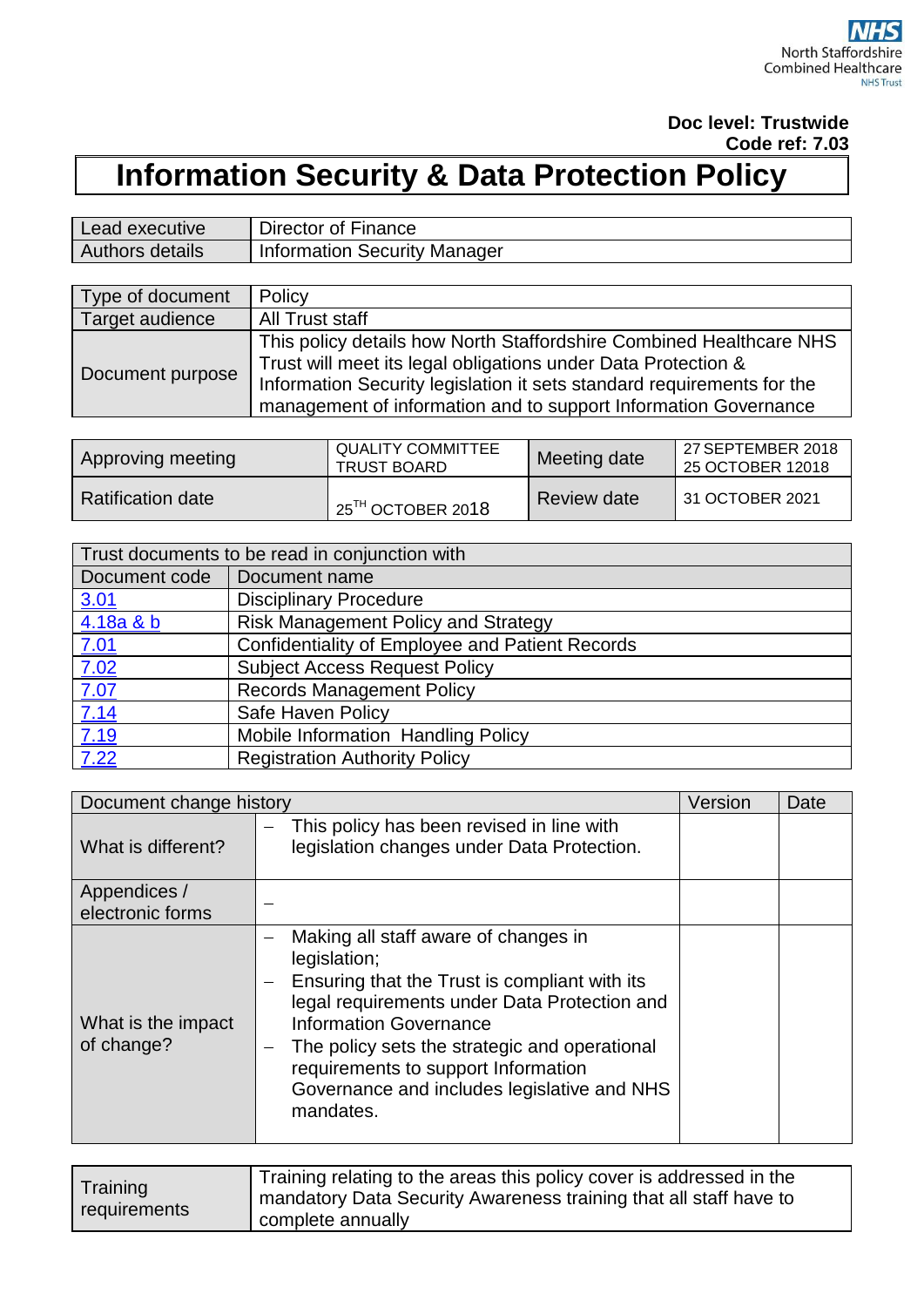| Document consultation |  |  |
|-----------------------|--|--|
| <b>Directorates</b>   |  |  |
| Corporate services    |  |  |
| External agencies     |  |  |

| <b>Financial resource</b> | None |
|---------------------------|------|
| <i>implications</i>       |      |

# External references

- 1. Data Protection Bill
- 2. General Data Protection Regulations (GDPR)

| Monitoring compliance<br>with the processes | This policy will be monitored and updated accordingly by the |
|---------------------------------------------|--------------------------------------------------------------|
| outlined within this                        | Information Governance Steering Group                        |
| document                                    |                                                              |

|                          | <b>Equality Impact Assessment (EIA) - Initial assessment</b>                                                                                                                                                                                                                                 | Yes/No    | Less favourable /<br>More favourable /<br><b>Mixed impact</b> |
|--------------------------|----------------------------------------------------------------------------------------------------------------------------------------------------------------------------------------------------------------------------------------------------------------------------------------------|-----------|---------------------------------------------------------------|
|                          | Does this document affect one or more group(s) less or more favorably than another (see list)?                                                                                                                                                                                               |           |                                                               |
|                          | Age (e.g. consider impact on younger people/ older<br>people)                                                                                                                                                                                                                                | <b>No</b> |                                                               |
| $\qquad \qquad -$        | <b>Disability</b> (remember to consider physical, mental and<br>sensory impairments)                                                                                                                                                                                                         | <b>No</b> |                                                               |
| $\overline{\phantom{0}}$ | Sex/Gender (any particular M/F gender impact; also<br>consider impact on those responsible for childcare)                                                                                                                                                                                    | <b>No</b> |                                                               |
|                          | Gender identity and gender reassignment (i.e. impact<br>on people who identify as trans, non-binary or gender<br>fluid)                                                                                                                                                                      | <b>No</b> |                                                               |
|                          | Race / ethnicity / ethnic communities / cultural<br>groups (include those with foreign language needs,<br>including European countries, Roma/travelling<br>communities)                                                                                                                      | <b>No</b> |                                                               |
|                          | Pregnancy and maternity, including adoption (i.e.<br>impact during pregnancy and the 12 months after;<br>including for both heterosexual and same sex couples)                                                                                                                               | <b>No</b> |                                                               |
|                          | Sexual Orientation (impact on people who identify as<br>lesbian, gay or bi – whether stated as 'out' or not)                                                                                                                                                                                 | <b>No</b> |                                                               |
|                          | Marriage and/or Civil Partnership (including<br>heterosexual and same sex marriage)                                                                                                                                                                                                          | <b>No</b> |                                                               |
|                          | Religion and/or Belief (includes those with religion and<br>/or belief and those with none)                                                                                                                                                                                                  |           |                                                               |
|                          | Other equality groups? (may include groups like those<br>living in poverty, sex workers, asylum seekers, people<br>with substance misuse issues, prison and (ex) offending<br>population, Roma/travelling communities, looked after<br>children, local authority care leavers, and any other | <b>No</b> |                                                               |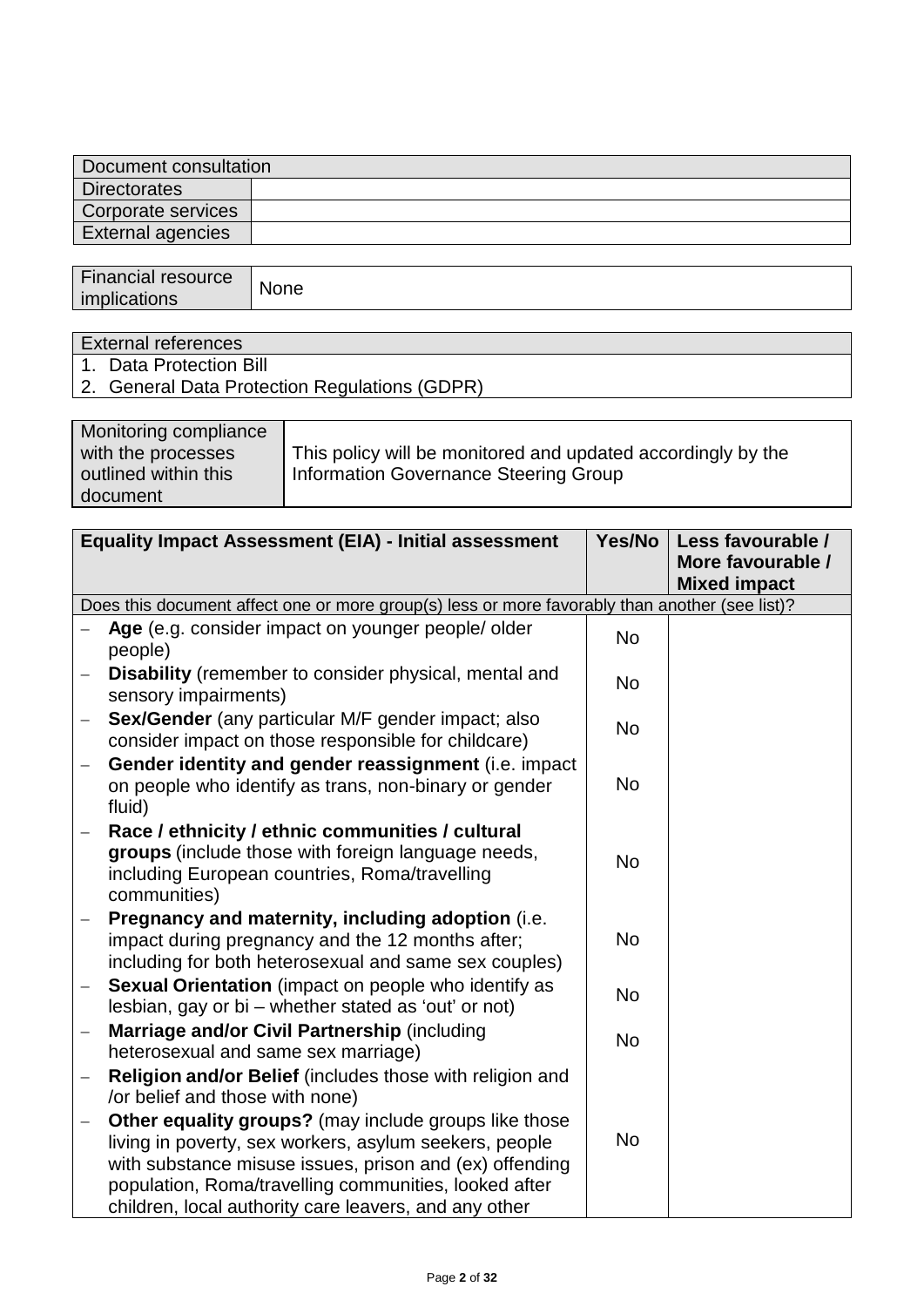| groups who may be disadvantaged in some way, who<br>may or may not be part of the groups above equality<br>groups) |           |  |  |
|--------------------------------------------------------------------------------------------------------------------|-----------|--|--|
| If you answered yes to any of the above, please provide details below, including evidence                          |           |  |  |
| supporting differential experience or impact.                                                                      |           |  |  |
| Enter details here if applicable                                                                                   |           |  |  |
| If you have identified potential negative impact:                                                                  |           |  |  |
| Can this impact be avoided?                                                                                        |           |  |  |
| What alternatives are there to achieving the document without the impact?                                          |           |  |  |
| Can the impact be reduced by taking different action?                                                              |           |  |  |
| Enter details here if applicable                                                                                   |           |  |  |
| Do any differences identified above amount to discrimination                                                       | <b>No</b> |  |  |
| and the potential for adverse impact in this policy?                                                               |           |  |  |
| If YES could it still be justifiable e.g. on grounds of                                                            |           |  |  |
| promoting equality of opportunity for one group? Or any                                                            | N/A       |  |  |
| other reason                                                                                                       |           |  |  |
| Enter details here if applicable                                                                                   |           |  |  |
| Where an adverse, negative or potentially discriminatory impact on one or more equality                            |           |  |  |
| groups has been identified above, a full EIA should be undertaken. Please refer this to the                        |           |  |  |
| Diversity and Inclusion Lead, together with any suggestions as to the action required to                           |           |  |  |
| avoid or reduce this impact.                                                                                       |           |  |  |
|                                                                                                                    |           |  |  |
| For advice in relation to any aspect of completing the EIA assessment, please contact the                          |           |  |  |
| Diversity and Inclusion Lead at Diversity@northstaffs.nhs.uk                                                       |           |  |  |
| Was a full impact assessment required?<br>No                                                                       |           |  |  |
| What is the level of impact?                                                                                       | Low       |  |  |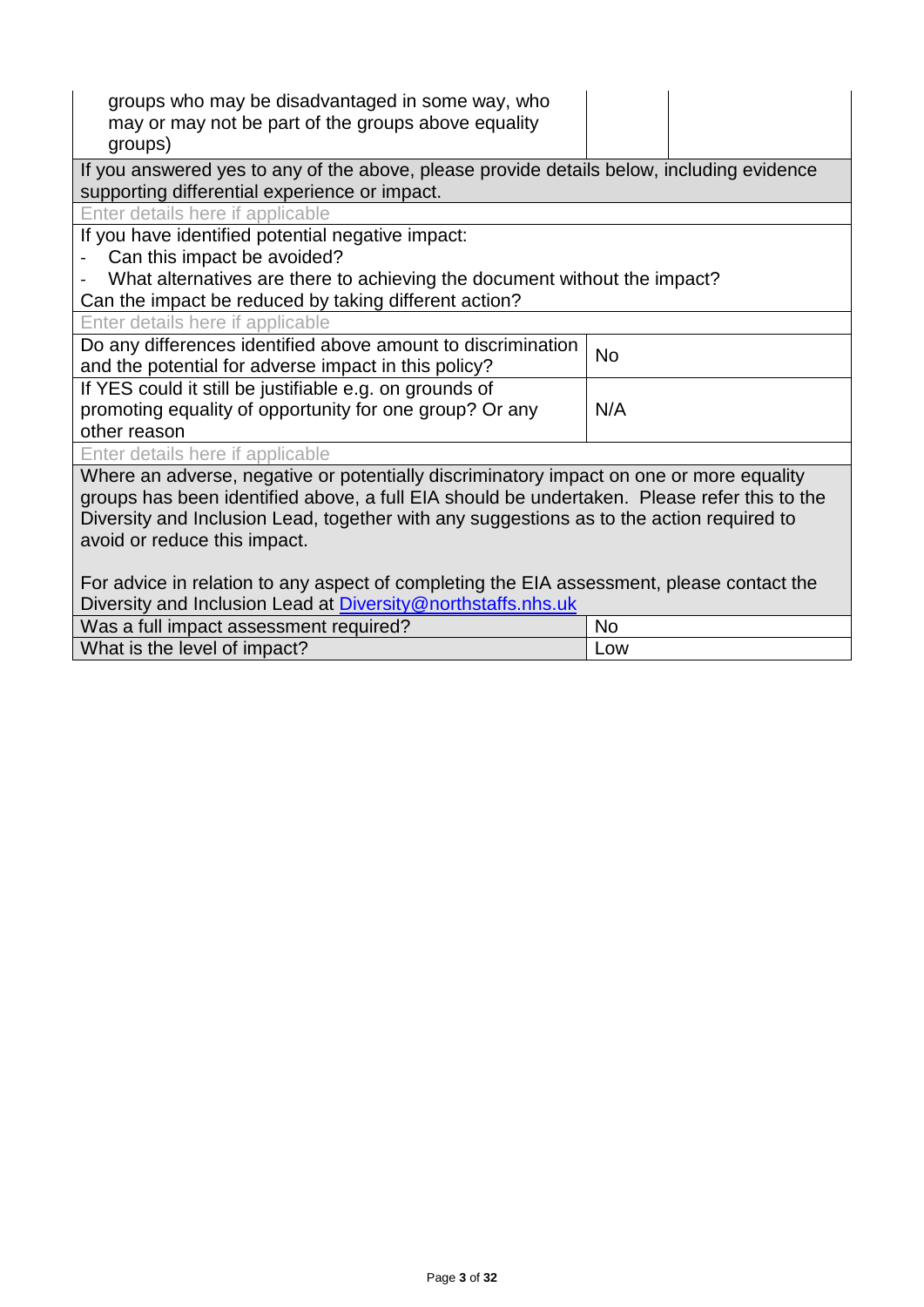## **CONTENTS**

#### Page number

**The Information Security Documents (ISDs)** at the end of this policy relate to measures that should be taken to ensure that manual and computerised information and data is protected.

| <b>ISD A - Data Protection Act and</b><br>Caldicott Principles (page 15) | What you should know about the DPA<br>and Caldicott Principles                                                              |
|--------------------------------------------------------------------------|-----------------------------------------------------------------------------------------------------------------------------|
| <b>ISD B</b> – Physical Site Security<br>Procedures (page 18)            | The physical locating, maintenance<br>and disposal of computer hardware                                                     |
| <b>ISD C</b> - Computer Access<br>Procedures (page 19)                   | User Registration, Log-on Procedures,<br>Password Control, Access Levels,<br>Automated Password Management,<br>and Leavers. |
| <b>ISD D</b> - Data Housekeeping<br>Procedures (page 21)                 | Saving, Deleting and Backing Up files                                                                                       |
| <b>ISD E</b> – Email Use (page 22)                                       | Guidelines for the safe and ethical use<br>of electronic mail. (see also ISD J for<br>Secure Email Guidance - page 23)      |
| <b>ISD F</b> - Internet Access (page<br>25)                              | Guidelines for the use of the Internet                                                                                      |
| <b>ISD G</b> - Incident Reporting (page<br>26)                           | <b>Information Security Risk Management</b><br>& Incident Reporting Procedure                                               |
| ISD H - Virus Control (page 27)                                          | Virus protection software. Spam,<br>Chain Mail, Jokes and Unsolicited<br>Messages                                           |
| <b>ISD I</b> – Smartcards (page 28)                                      | NCRS Acceptable Use, Terms &<br>Conditions                                                                                  |
| <b>ISD J - Transmission of PID</b><br>(page 29)                          | Secure Email Guidance and eFax                                                                                              |
| <b>ISD K</b> – Software Licensing<br>(page 30)                           | Installation and Responsibilities                                                                                           |
| <b>ISD L</b> – Encryption of Mobile                                      | All NHS mobile computing devices to                                                                                         |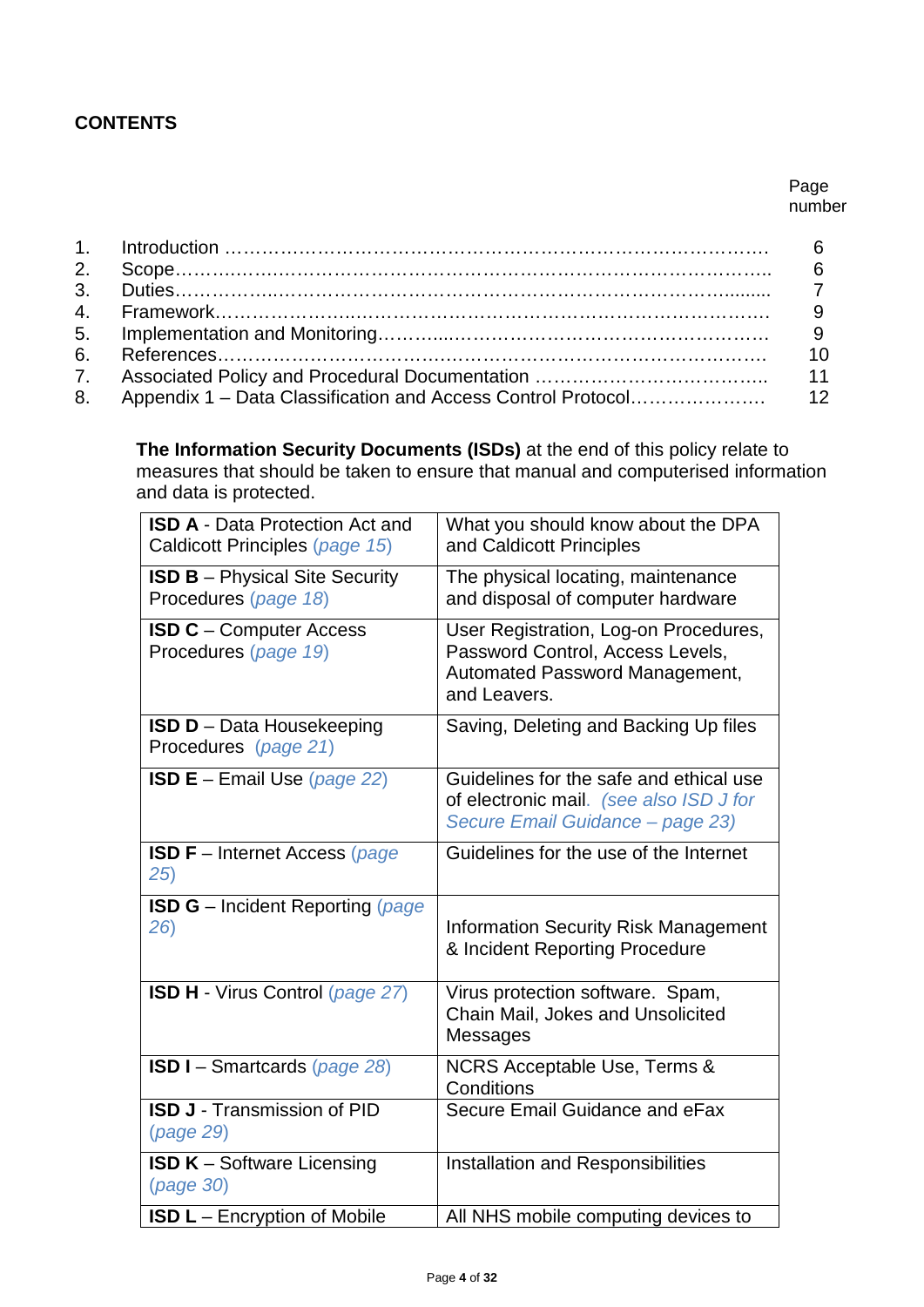| Devices (page 31)                                                                           | be encrypted                                       |
|---------------------------------------------------------------------------------------------|----------------------------------------------------|
| <b>ISD M</b> – Social Media & Social<br>Networks - Acceptable Use Policy<br>$\mu$ (page 32) | Guidance on the use of social<br>networking sites. |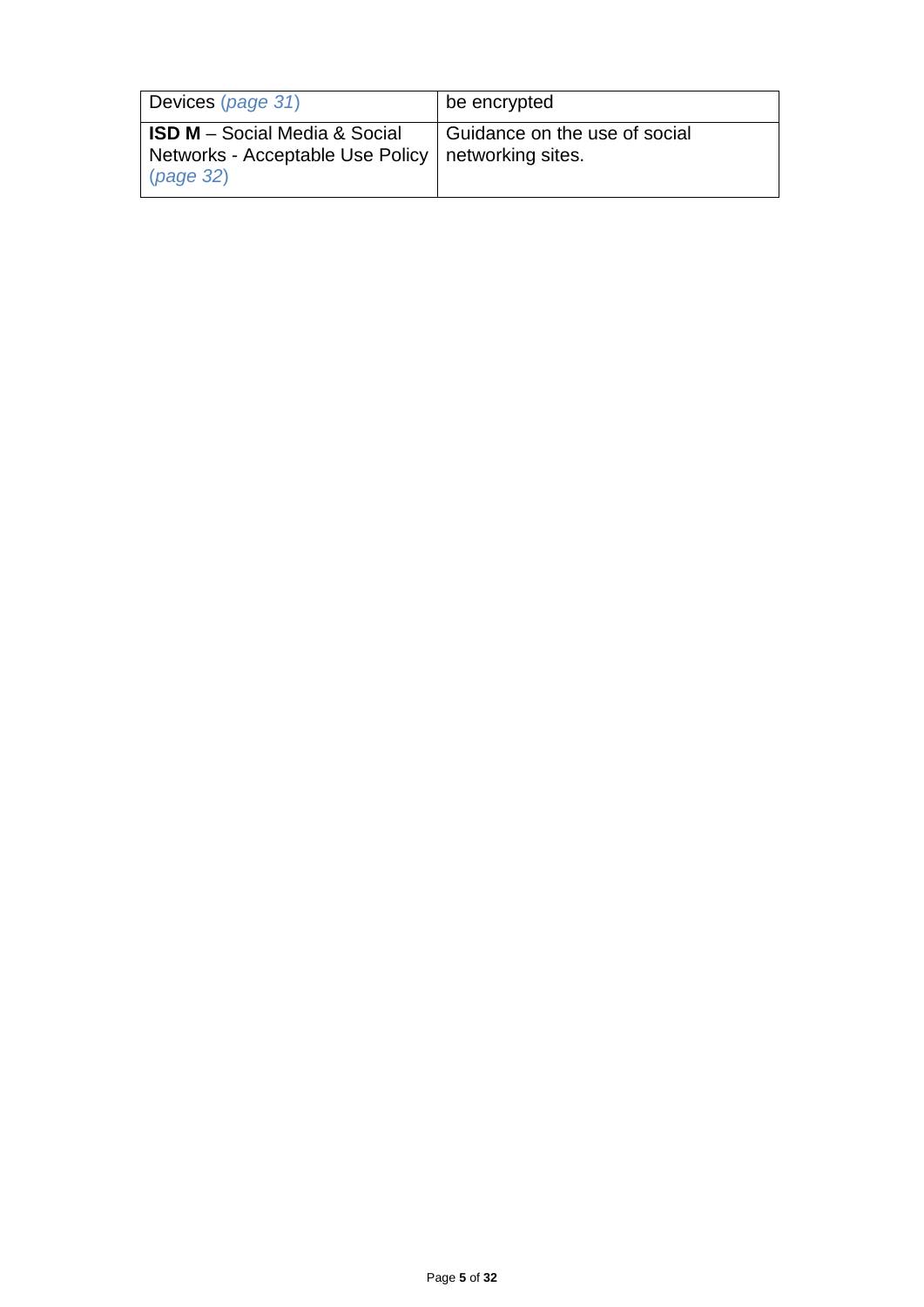## **1. Policy Statement**

- 1.1. North Staffordshire Combined Healthcare NHS Trust is committed to ensuring that all person-identifiable information/data that is received, stored, processed, transmitted, whether by manual, computerised or spoken methods is done so in a secure environment. This Policy intends to set Trust-wide standards for safeguarding manual and computerised information/data through the use of technical developments and organisational management procedures.
- 1.2. The Information Security & Data Protection Policy has been written in order to set standard requirements for the management of information, and to support Information Governance at North Staffordshire Combined Healthcare NHS Trust (hereafter referred to as the Trust). The NHS Executive and UK Judiciary mandate NHS Trusts to set strategic and operational Policy standards for the secure and appropriate management of information. These standards are monitored by the Information Governance Toolkit.
- 1.3. This Policy sets the strategic and operational requirements to support Information Governance, and includes legislative and NHS mandates, which directly impact on the Policy. The Policy refers to **Information Security Documents (ISDs)**. ISDs are intended to be a user-friendly vehicle for implementing the strategic and operational mandates into practical instruction for Trust staff.
- 1.4. This Policy is set within the NHS's strategic approach to Information Governance, addressing issues of patient confidentiality, set within the context of the eight principles of the Data Protection Act, The Freedom of Information Act 2000 and the recommendations of the Caldicott Principles and Review of 2013.

#### **2. Scope**

- 2.1. Data stored on computer and manual systems is a valuable asset to the Trust. National safeguards surrounding personal data have undergone significant change over recent years.
- 2.2. Furthermore, the Caldicott Report and Review of 2013, and its recommendations, will be implemented in parallel with many issues contained within the Data Protection Act.
- 2.3. It is important to note that personal information relates to more than simply patient information. Employee, financial information, occupational health and commissioning information in relation to the purchase of goods and services are of equal importance.
- 2.4. The term 'person identifiable' is referred to throughout this Policy and means information of a personal nature, which could reasonably identify someone. In terms of a patient, the common identifiers are for example name, age, gender and address. In relation to personnel, volunteer, contractor and finance information, identifiers may differ but should still be deemed confidential.
- 2.5. The scope of this Policy applies to all permanent and/or contracted staff employed by the Trust.
- 2.6. The Data Protection Act provides a wide definition as:
	- Obtaining, recording or holding the information;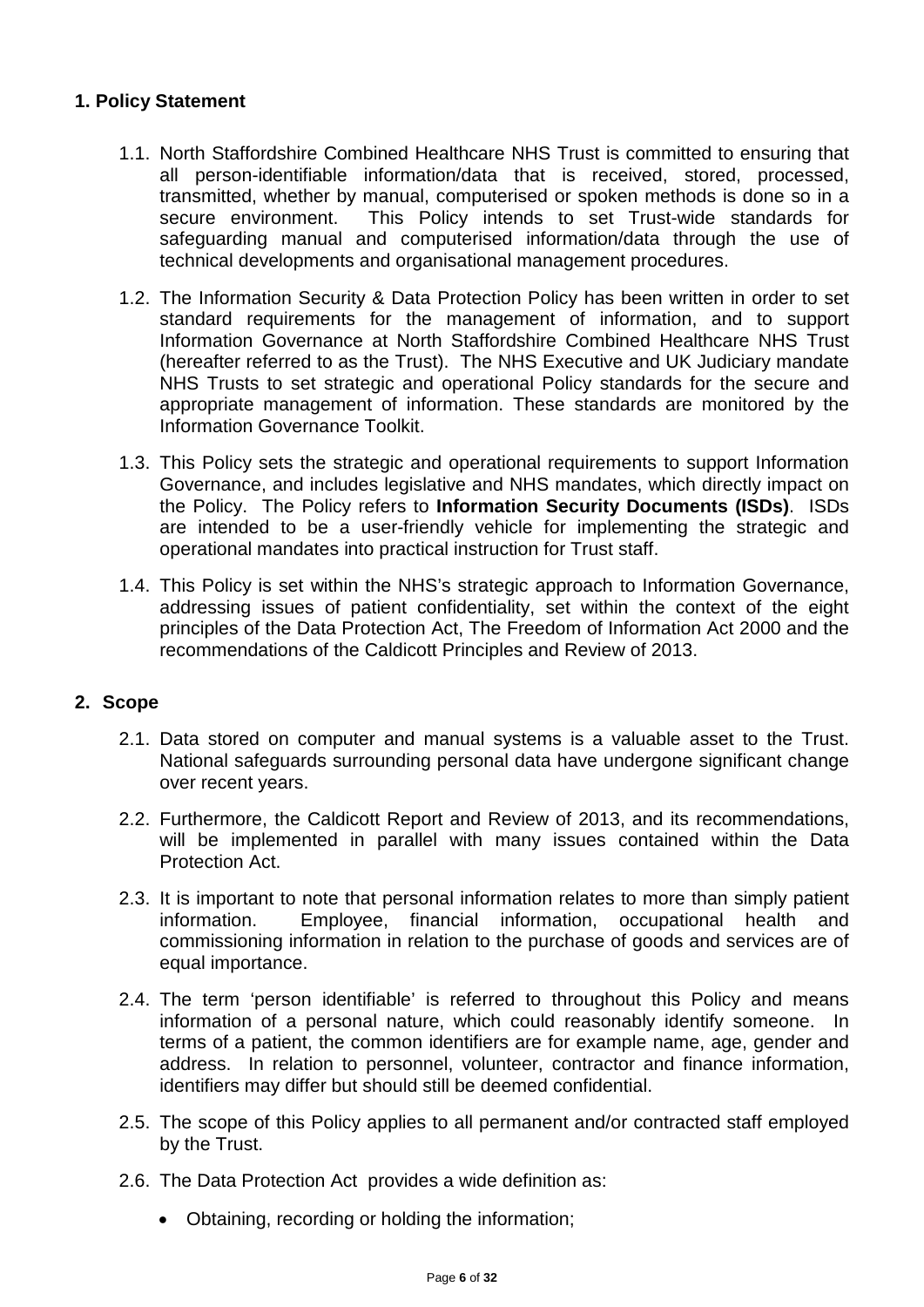- Carrying out any operation or set of operations on the information;
- Organising, adapting and amending the information;
- Retrieval, consultation and use of the information.
- 2.7. Any breaches of adherence to this Policy and the corresponding ISDs, will be subject to the existing Trust Disciplinary Policy 3.01.
- 2.8. This Policy will be referred to when dealing with other agencies in order to give clear guidance on this Trust's approach to confidentiality and data security. This Policy does not represent the policies, procedures or guidelines of other agencies.
- 2.9. Key issues addressed by this policy

| <b>Confidentiality</b> | Information is required to be 'fit for the purpose', access     |
|------------------------|-----------------------------------------------------------------|
|                        | confined to those with specified authority to hear, view,       |
|                        | process and store information.                                  |
| <b>Integrity</b>       | Systems are operating correctly according to their              |
|                        | specification and in the way users believe them to be           |
|                        | operating.                                                      |
| Availability           | Information is delivered to the right person when it is needed. |

#### **3. Duties**

#### **General Trust Responsibilities**

3.1. The Trust is responsible for ensuring implementation, education and training in respect of this policy. An overview of data protection and security is given during the organisation induction days for new starters.

#### **Management Responsibilities**

- 3.2. Trust managers are responsible for:
	- Monitoring and reporting on the state of IM&T security within the organisation.
	- Monitoring for actual or potential data security breaches. A breach in security shall be properly reported immediately via the Trusts 'Safeguard' Incident Reporting System; investigated and, where appropriate, disciplinary action be taken.
	- Providing reports on breaches of information security to the Trust's Risk Management Committee and where appropriate to Operational Board in accordance with the Trust's Risk Management Policy 4.18a and Strategy 4.18b.
	- Ensuring that the Information Security & Data Protection Policy is implemented throughout the Trust.
	- Developing and enforcing detailed procedures to maintain security.
	- Ensuring compliance with relevant legislation.
	- Ensuring that the Trust's employees are aware of their responsibilities and accountability for data security and confidentiality.
- 3.3. Management shall ensure that individuals who operate any computer equipment including PDAs, Remote Access Tokens, stand-alone PCs, laptops, tablets or whose equipment is linked to the main network systems, will be responsible for:
	- Identifying all the data for which they are responsible.
	- Ensuring compliance with security controls.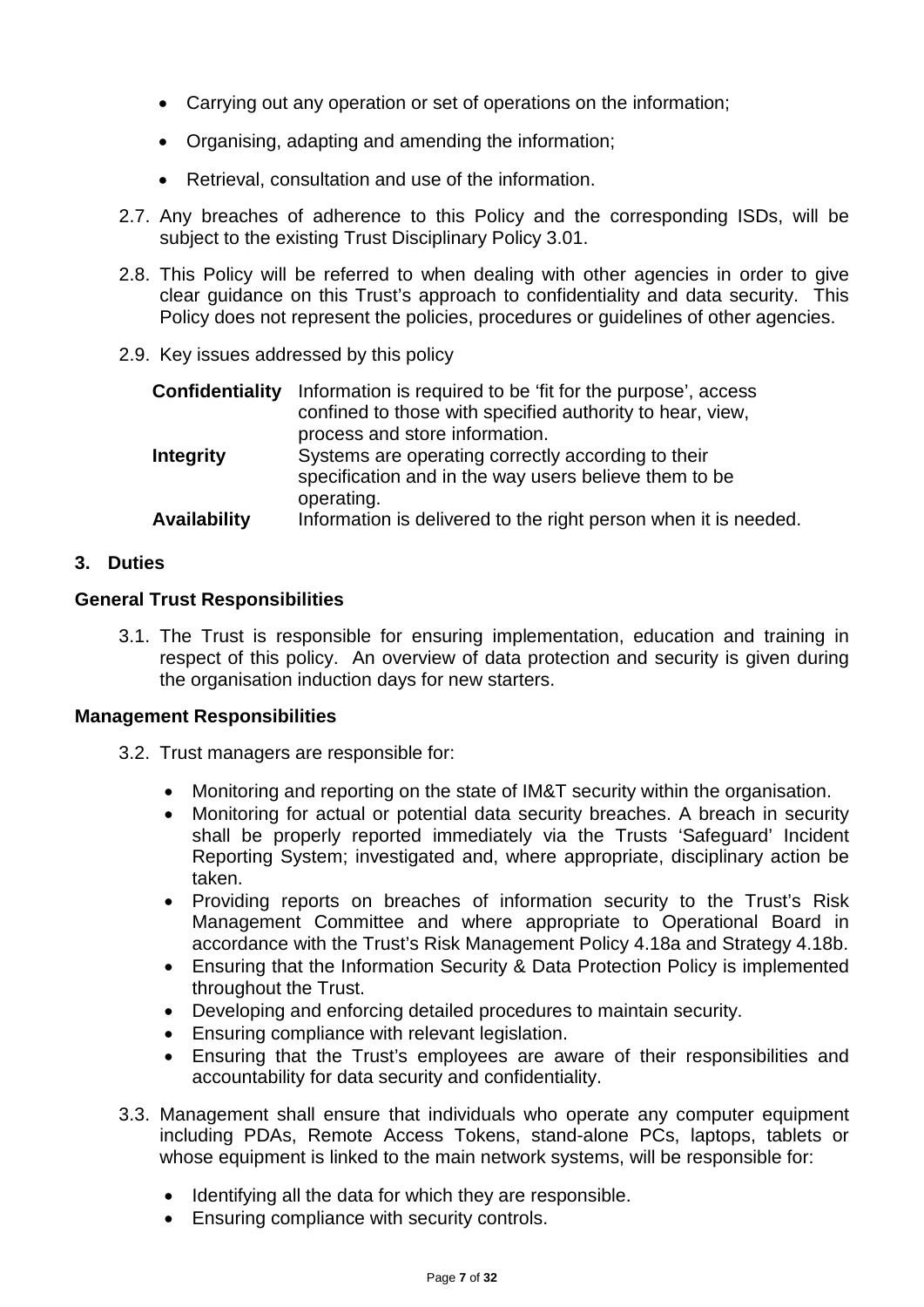- Ensuring compliance with Data Protection and other legislation where appropriate.
- Periodically reviewing these responsibilities.
- 3.4. To uphold the principles of the Data Protection Act, the General Data Protection Regulation (GDPR), the Freedom of Information Act, and the Caldicott Report and Review of 2013, line managers are responsible for ensuring that their staff clearly understand the following:
	- The Trust's Information Security & Data Protection Policy and its procedures for disclosure of information including specific reference to the spoken word (*Confidentiality of Employee and Patient Records Policy 7.01*).
	- The legal obligations of staff (Data Protection Act, GDPR and Freedom of Information Act).
	- The extent of staff authorisation to access personal information. Access should be based on the user's employment position and requirement under that post to access information.
	- Consequences of breaches of this Policy.
	- Retention periods for documents relevant to each Department/Directorate via the Trust's Records Management Policy 7.07, which includes reference to the safe destruction of documents.
- 3.5. New software, which has not been properly developed and/or properly tested, is a threat to the security of existing data. All software and hardware procurements shall take account of the Trusts security requirements. This shall specifically include the procedures and actions for handing over and testing new software. Contravention of the recommendations may be considered a disciplinary offence
- 3.6. Advice regarding the purchase of new software and hardware should be obtained by contacting SSHIS. In addition, specifications and purchasing advice for hardware, printers and scanners is available on the Trust Intranet. The order and receipt of goods will be authorised and processed by SSHIS. Procurement shall take account of the need for compatibility to support the installation's contingency and recovery arrangements. Orders for new IT equipment will be checked by SSHIS for a technical signature before purchase.
- 3.7. **Transfer of Equipment** If equipment is transferred to other areas or individuals, the IT Service Desk must be informed. This procedure ensures that there is an accurate audit database.
- 3.8. **Notification of Staff Changes** It is the responsibility of line managers to notify the SSHIS Service of changes in staff circumstances that may affect access to systems. These include Job Title, work location, membership of Access Control Lists and Distribution Groups, Maternity/Sick leave (*see also ISD E – Email Guidelines / Long-term absence).*
- 3.9. **The Caldicott Guardian** will authorise access on key issues such as sharing information and the protection and use of patient-identifiable information. The Caldicott Guardian will also advise the Trust Board on progress and issues as they arise.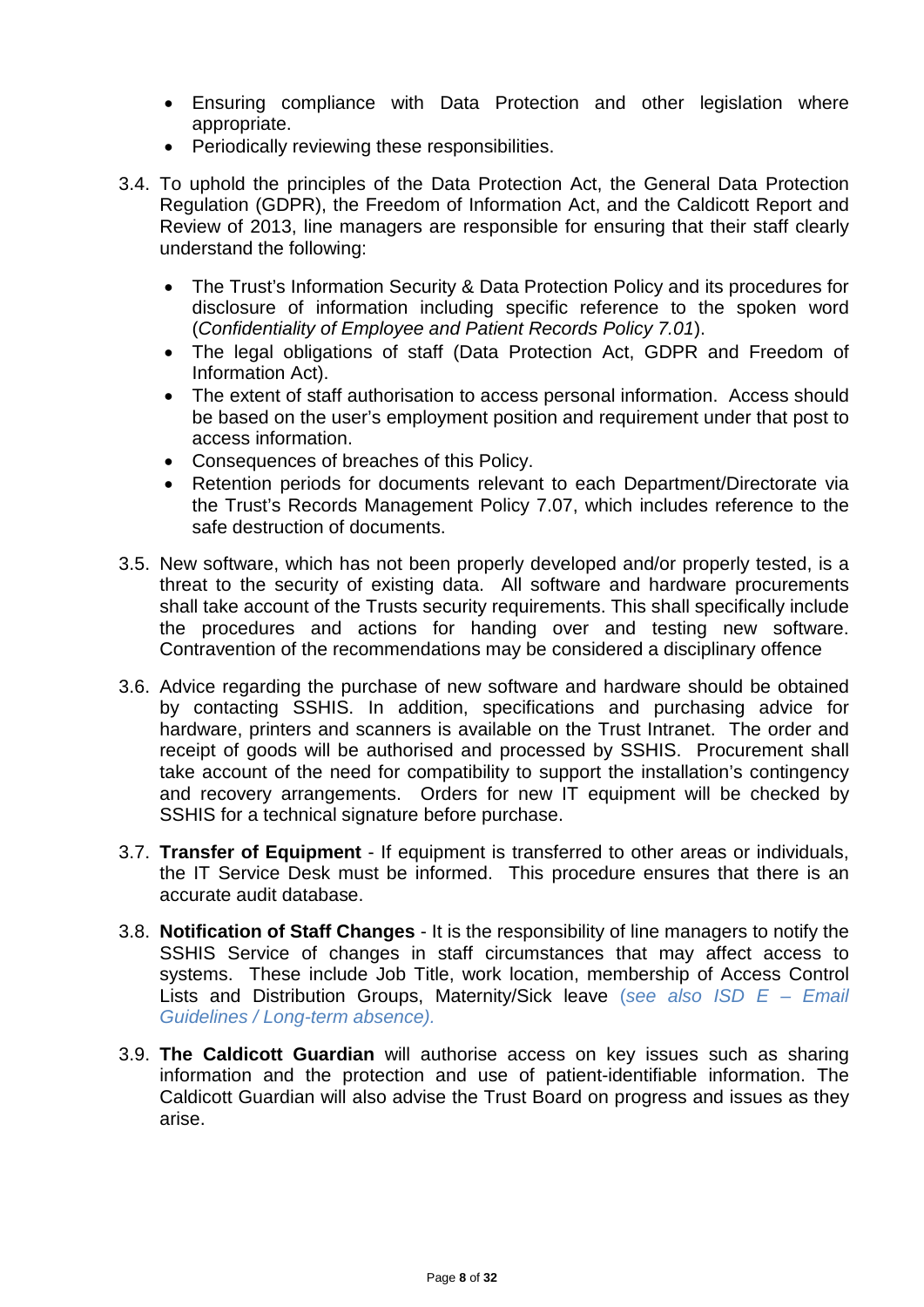#### **Staff Responsibilities**

- 3.10.The Data Protection Act, GDPR and the seven key principles of the Caldicott recommendations, place clear responsibilities on data users, controllers and processors of information/data. Once staff have received basic education relating to this Policy they are expected to adhere to it as they would other Trust policies.
- 3.11. All staff that have access to person-identifiable information have a responsibility for the security and confidentiality of such information in accordance with this and other Trust Policies and Procedures.
- 3.12. All staff have a responsibility for reporting information security incidents via the Trusts Safeguard Incident Reporting System.
- 3.13. No member of staff is permitted to save files that contain offensive material. To do so may constitute a serious breach of Trust security and could result in dismissal and/or criminal prosecution. *(See ISD E)* The Trust is the final arbiter on what is or is not offensive material.

#### **Education, Training and Awareness**

- 3.14. Data Security Awareness Training will be included as part of the Trust induction programme and mandated training.
- 3.15. It is the responsibility of line management to ensure that all new staff attend the induction programme and complete the Data Security Awareness eLearning.
- 3.16. To ensure the quality of data is maintained, it is the responsibility of managers to ensure that individuals attend systems training at the appropriate time, e.g. at the commencement of employment, job change or system change.
- 3.17. Prior to operating any clinical systems all potential users, including temporary/agency staff, must receive system training according to the access level required.
- 3.18. Managers must use their discretion in assessing an individual's competence and aptitude before allowing an employee to commence work, e.g. testing at recruitment stage.

#### **4. Framework**

#### 4.1. **Information Governance**:

The Department of Health has promoted the concept of information governance through the introduction of the Information Governance Toolkit. The toolkit details legal and policy requirements in respect confidentiality, data protection, freedom of information, records management, information quality and information security. The Department of Health requires NHS organisations to complete the toolkit annually, and uses it to monitor compliance.

#### 4.2. **Data Protection Act – Key Principles** (*see ISD A*)

- 1 Personal data shall be processed fairly and lawfully.
- 2. Personal data is obtained only for one or more specified lawful purposes.
- 3. Data shall be adequate, relevant and not excessive.
- 4. Data shall be accurate and up to date.
- 5. Data shall not be kept for longer than is necessary.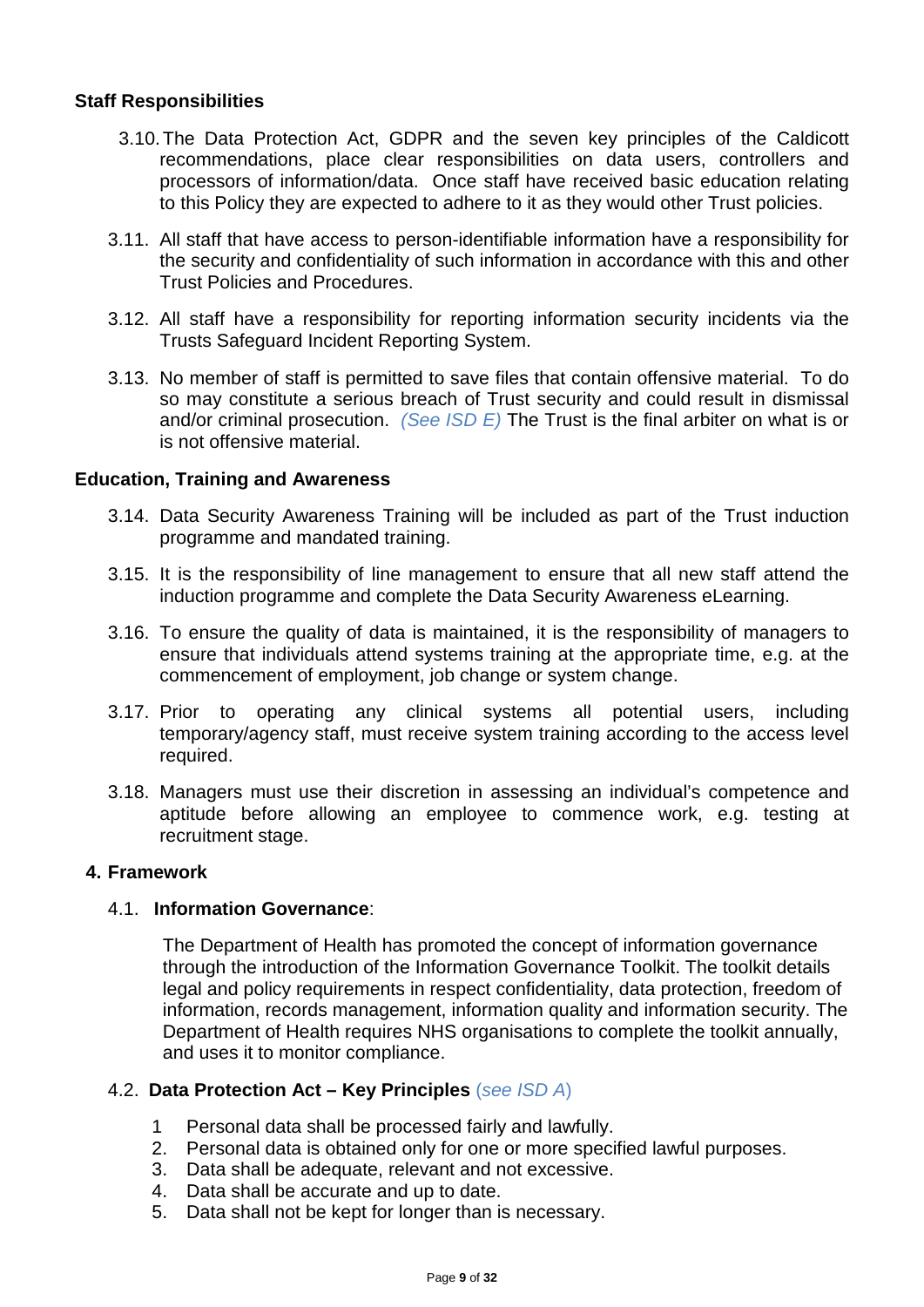- 6. Data shall be processed in accordance with the rights of data subjects in mind.
- 7. Safeguards against unauthorised or unlawful processing of personal data and safeguards against accidental loss or destruction of, or damage to, personal data.
- 8. Secure transfer of data outside the European Union.
- 4.3. The Act places increased responsibilities on organisations to further recognise and respect the individual's right to privacy. The Data Protection Act includes both manual and computerised records that are be dealt with by one form of legislation. In addition staff are under a common law obligation to preserve the confidentiality of this information. The Data Protection Act and GDPR relate to any structured, relevant filing system that identifies a living individual. In respect of the deceased, the Access to Health Records Act 1990 applies.
- 4.4. In 1997 a report was published entitled the Caldicott Committee Report on the Review of Patient Identifiable Information. The report found that the issues of patient confidentiality and the security measures in place across the NHS lacked national consistency. As a result of the Caldicott Report and the subsequent Review of 2013, seven key principles were provided as a guide for the NHS.

## 4.5. **Caldicott Key Principles**:

- 1 Justify the purpose(s) for collecting and sharing patient information.<br>2. Do not use patient-identifiable information unless it is absolutely ned
- 2. Do not use patient-identifiable information unless it is absolutely necessary.
- 3 Use the minimum necessary patient-identifiable information.
- 4. Access should be on a need to know basis.
- 5. Everyone should be aware of his or her responsibilities.
- 6. Understand and comply with the law.
- 7. The duty to share information can be as important as the duty to protect patient confidentiality

#### **5. Implementation and Monitoring**

The principles of the Information Security & Data Protection Policy will reduce from 8 to 6 following the implementation of the GDPR in May 2018. The policy also needs to keep pace with changes in IM&T systems and developments and changes in manual data handling, and will therefore be updated in between formal review as required.

#### **6. References**

| Data Protection Act                                                                     | Freedom of Information Act                                     |
|-----------------------------------------------------------------------------------------|----------------------------------------------------------------|
| Department of Health – Information<br>Security Management NHS Code of<br>Practice       | Records Management and the NHS<br>Code of Practice Parts 1 & 2 |
| <b>Protecting and Using Patient</b><br>Information: A Manual for Caldicott<br>Guardians | One Staffordshire Protocol                                     |
| The NHS Confidentiality Code of<br>Practice                                             | Computer Misuse Act 1990                                       |
| The NHSnet Acceptable Use Policy                                                        | The Care Record Guarantee                                      |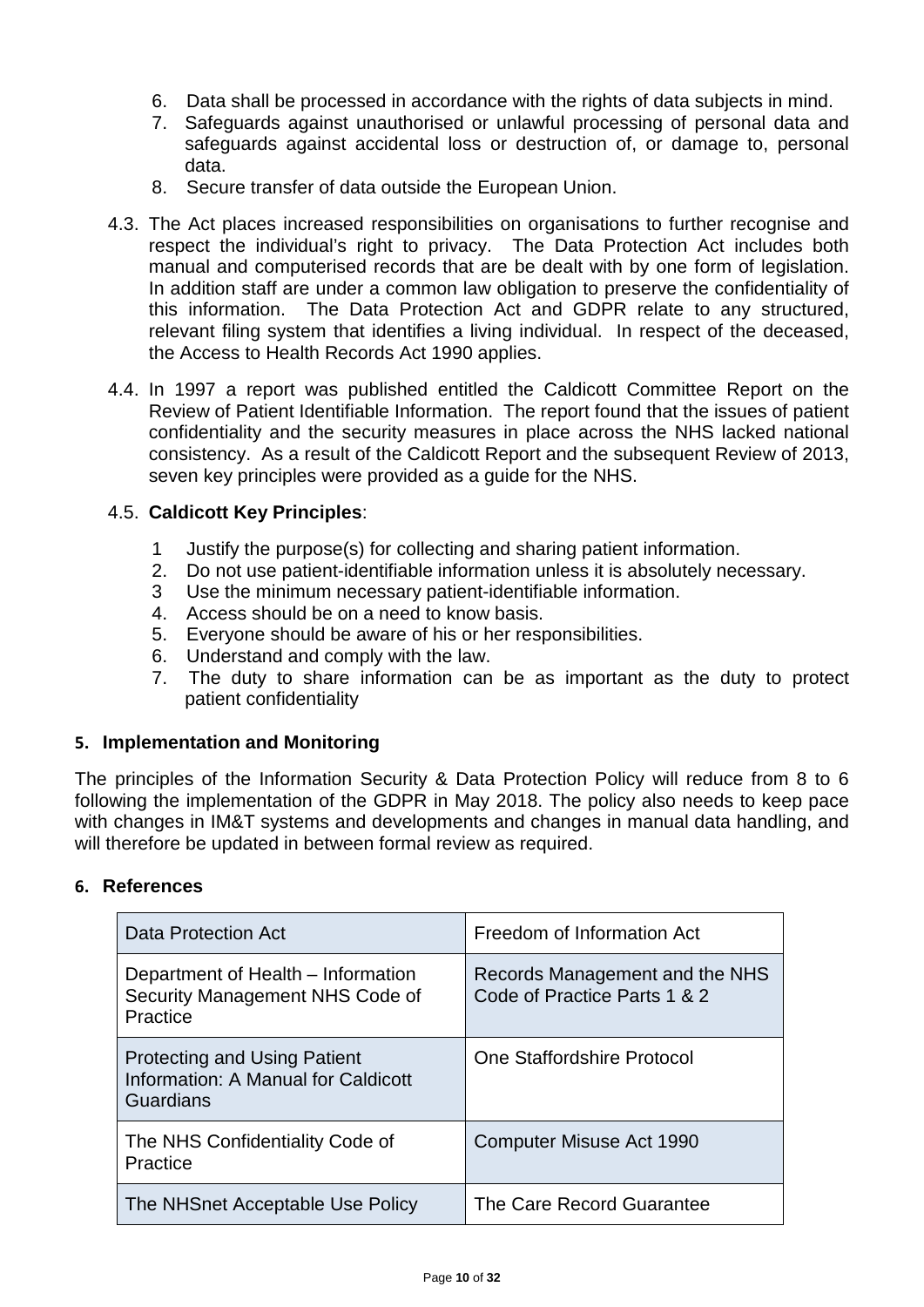|                                                  | January 2011 (Smartcards)   |
|--------------------------------------------------|-----------------------------|
| Copyright, Patents & Designs Act 1988            | The Communications Act 2003 |
| The General Data Protection Regulation<br>(GDPR) |                             |

#### **7. Associated Policy and Procedural Documentation**

Policy No 3.01 - Disciplinary Procedure Policy No 4.18a – Risk Management Policy and Strategy (4.18b) Policy No 7.01 - Confidentiality of Employee and Patient Records Policy No 7.02 - Access to Health and Employee Records Policy 7.07 – Records Management Policy Policy 7.14 – Safe Haven Policy Policy 7.19 – Mobile Information Handling Policy Policy 7.22 – Registration Authority Policy (for Smartcards)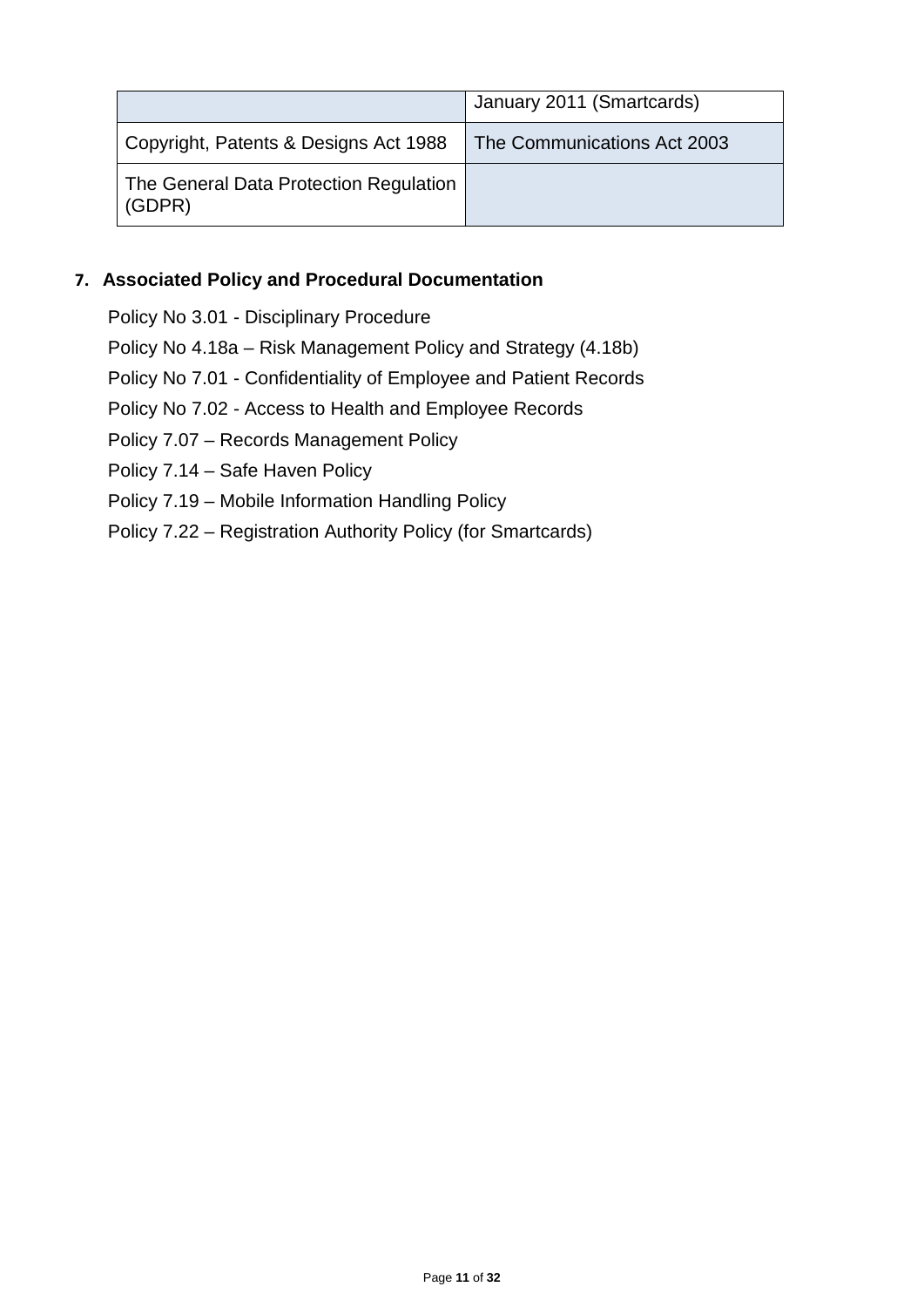#### **Appendix 1 - North Staffordshire Combined Healthcare Trust Data Classification and Access Control Protocol**

**1. Information Services Responsibility**—All employees who come into contact with sensitive North Staffs Combined Healthcare Trust (NSCHT) internal information are expected to familiarise themselves with this data classification policy and to consistently use these ideas in their daily NSCHT activities. Sensitive information is either Confidential or Restricted information, and both are defined later in this document. Although this policy provides overall guidance, to achieve consistent information protection, Trust employees are expected to apply and extend these concepts to fit the needs of day-to-day operations. This document provides a conceptual model for the trust in classifying information based on its sensitivity, and an overview of the required approaches to protect information based on these sensitivity classifications.

**2. Addresses Major Risks -** The IT data classification system, as defined in this document, is based on the concept of need to know. This term means that information is not disclosed to any person who does not have a legitimate and demonstrable business need to receive the information. This concept, when combined with the policies defined in this document, will protect NSCHT information from unauthorised disclosure, use, modification, and deletion.

**3. Applicable Information -** This data classification policy is applicable to all electronic information for which the Trust is the custodian.

## **PROCEDURES**

## **1. Access Control**

**1.1 Need to Know**—each of the policy requirements set forth in this document is based on the concept of the need to know. If an employee is unclear how the requirements set forth in this policy should be applied to any particular circumstance, he or she must apply the need to know concept. That is to say that information must be disclosed only to those people who have a legitimate business or service need for the information.

**1.2 System Access Controls**—the proper controls will be in place to authenticate the identity of users and to validate each user's authorisation before allowing the user to access information or services on the system. Data used for authentication will be protected from unauthorised access. Controls will be in place to ensure that only personnel with the proper authorisation and a need to know are granted access to NSCHT systems and their resources. Remote access will be controlled through identification and authentication mechanisms.

**1.3 Access Granting Decisions**—access to NSCHT sensitive information must be provided only after the written authorisation of the Data Owner has been obtained. Access requests will be presented to the data owner as per the Subject Access Request Policy No. 7.03. Custodians of the information must refer all requests for access to the relevant Owners or their delegates. Special needs for other access privileges will be dealt with on a request-byrequest basis.

#### **2. Information Classification**

**2.1 Owners and Production Information**—all electronic information managed by the Trust must have an Information Asset Owner. Production information is information routinely used to accomplish business objectives. Owners should be Director level and responsible for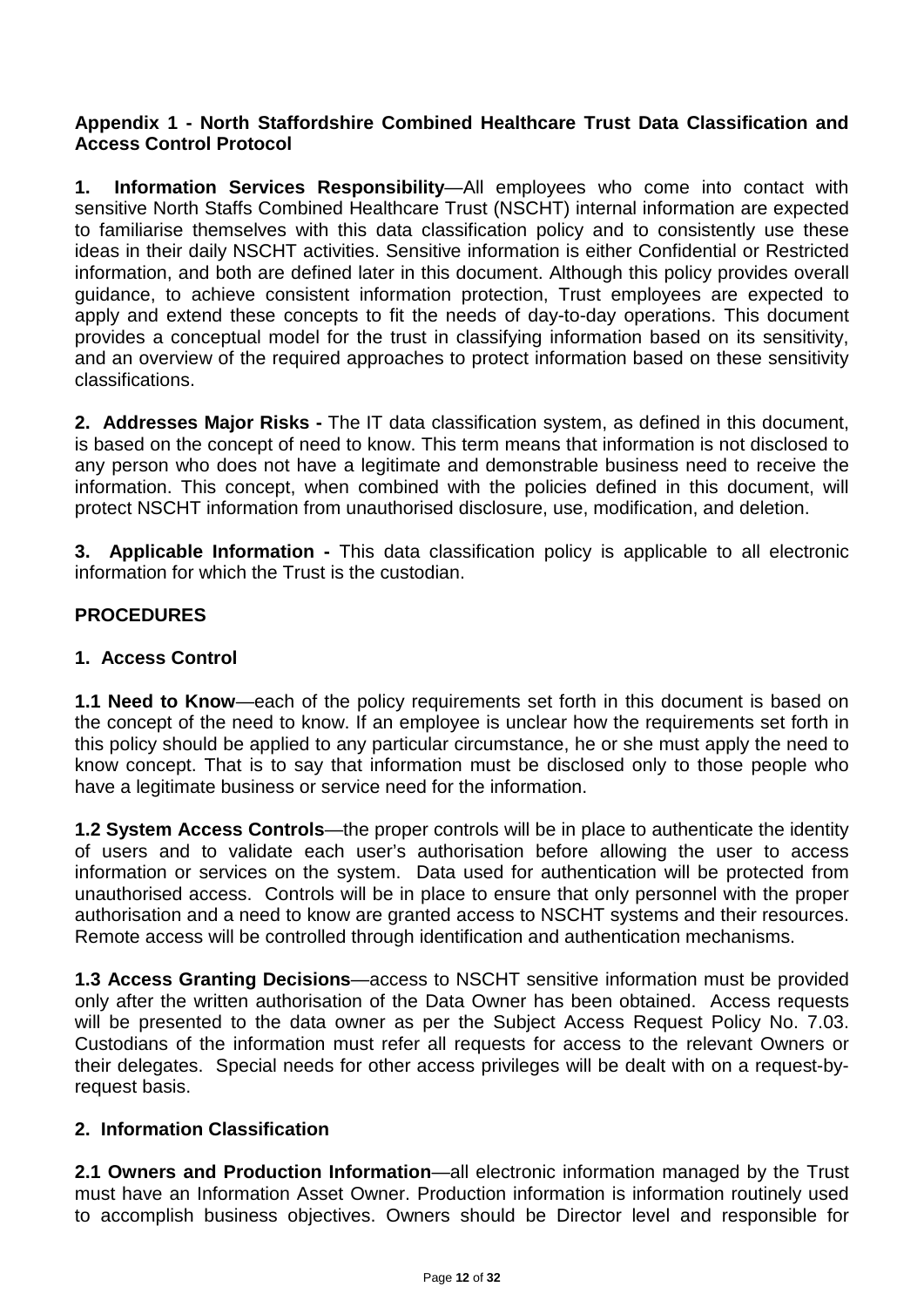assigning appropriate sensitivity classifications as defined below. Owners do not legally own the information entrusted to their care. There are designated members of the NSCHT management team who act on their behalf, and who supervise the ways in which certain types of information are used and protected.

**2.2 RESTRICTED**—this classification applies to the most sensitive business information that is intended for use strictly within NSCHT. Its unauthorised disclosure could seriously and adversely impact NSCHT, its service users, its business partners, and its suppliers.

**2.3 CONFIDENTIAL**—this classification applies to less-sensitive business information that is intended for use within NSCHT. Its unauthorised disclosure could adversely impact NSCHT or its service users, suppliers, business partners, or employees.

**2.4 PUBLIC**—this classification applies to information which has been approved by NSCHT management for release to the public. By definition, there is no such thing as unauthorised disclosure of this information and it may be disseminated without potential harm.

**2.5 Owners and Access Decisions**—Data Owners must make decisions about who will be permitted to gain access to information, and the uses to which this information will be put. The Trust must take steps to ensure that appropriate controls are utilised in the storage, handling, distribution, and regular usage of electronic information.

## **3. Object Re-use and Disposal**

Storage media containing sensitive (i.e. restricted or confidential) information will be completely empty before reassigning that medium to a different user or disposing of it when no longer used. Simply deleting the data from the media is not sufficient. A method must be used that completely erases all data. When disposing of media containing data that cannot be completely erased it must be destroyed in a manner approved by the Chief Information Officer.

#### **4. Physical Security**

**4.1 Data Centre Access**—Access to the data centre must be physically restricted in a reasonable and appropriate manner.

**4.2 Facility Access–**All network equipment (routers, switches, etc.) and servers located in the corporate office and in all facilities must be secured when no NSCHT personnel, or authorised contractors, are present. Physically secured is defined as locked in a location that denies access to unauthorised personnel.

#### **5. Special Considerations for Restricted Information**

If restricted information is going to be stored on a personal computer, portable computer, personal digital assistant, or any other single-user system, the system must conform to data access control safeguards approved by the Information Governance Team and Corporate senior management. When these users are not currently accessing or otherwise actively using the restricted information on such a machine, they must not leave the machine without logging off, invoking a password protected screen saver, or otherwise restricting access to the restricted information.

**5.1 Data Encryption Software**—NSCHT employees and vendors must not install encryption software to encrypt files or folders without the express written consent of Information Security.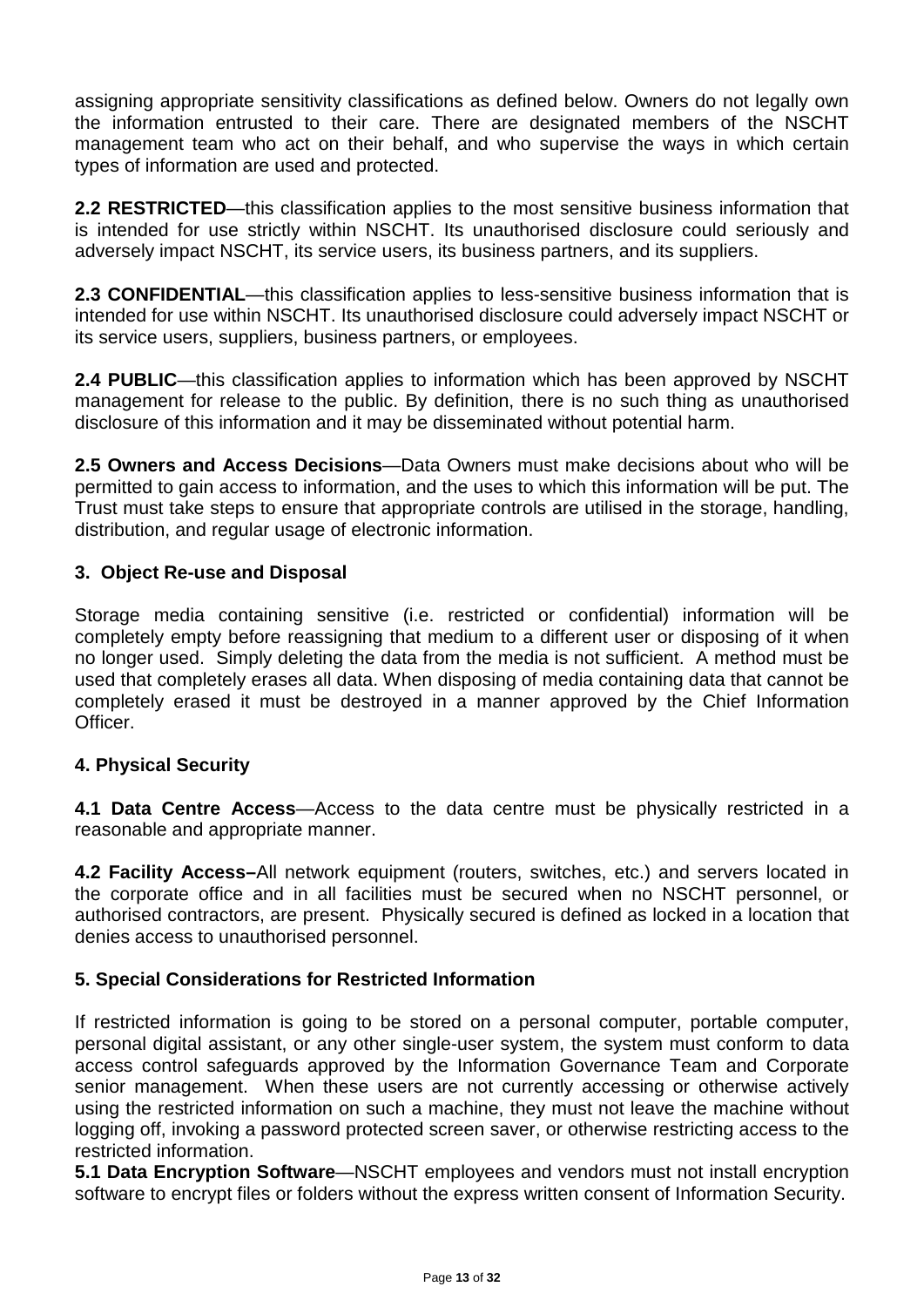## **6. Information Transfer**

**6.1 Transmission Over Networks**—If NSCHT Restricted data is to be transmitted over any external communication network, it must be sent only in encrypted form. Such networks include electronic mail systems, the Internet, etc. All such transmissions must use a virtual public network or similar software as approved by the Information Security Team.

**6.2 Transfer To Another Computer**—before any restricted information may be transferred from one computer to another, the person making the transfer must ensure that access controls on the destination computer are commensurate with access controls on the originating computer. If comparable security cannot be provided with the destination system's access controls, then the information must not be transferred.

## **7. Software Security**

**7.1 Secure Storage of object and source code—Object and source code for system** software will be securely stored when not in use by the developer. Developers must not have access to modify program files that actually run in production. Changes made by developers must be implemented into production by independent technical staff. Unless access is routed through an application interface, no developer will have more than read access to production data. Furthermore, any changes to production applications must follow the change management process.

**7.2 Testing**—Developers must at least perform unit testing. Final testing must be performed by the Clinical Systems Team or the target user population.

**7.3 Backups**—Sensitive data will be backed up regularly, and the backup media will be stored in a secure environment.

#### **8. Key Management**

**8.1 Protection of Keys**—Public and private keys will be protected against unauthorised modification and substitution.

**8.2 Procedures**—Procedures will be in place to ensure proper generation, handling, and disposal of keys as well as the destruction of outdated keying material.

**8.3 Safeguarding of Keys**—Procedures will be in place to safeguard all cryptographic material, including certificates. SSHIS must be given copies of keys for safekeeping.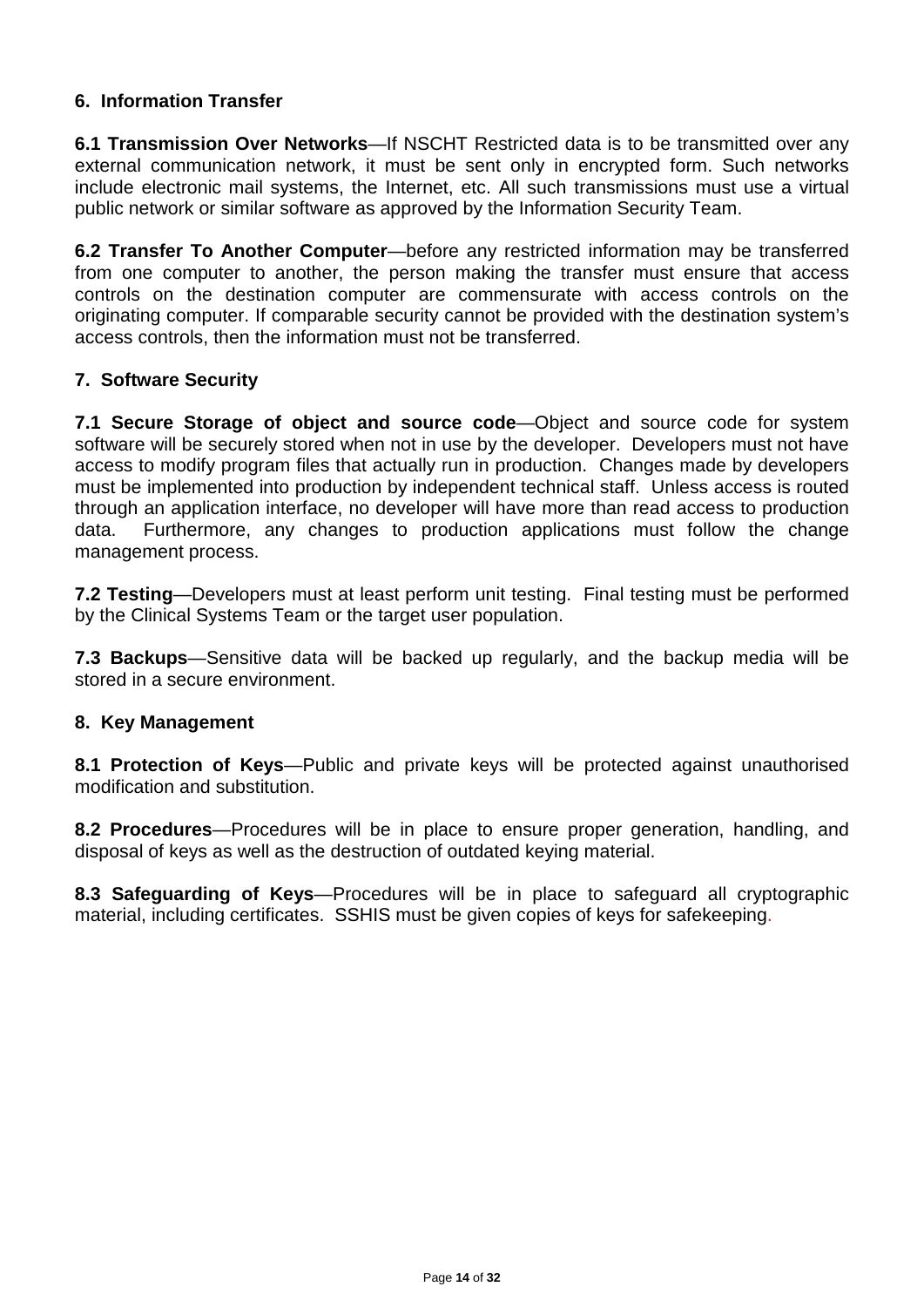## **INFORMATION SECURITY DOCUMENT A**

## **The Data Protection Act, GDPR and Caldicott Review**

#### **Data Protection Act**

The Data Protection Act seeks to strike a balance between the rights of individuals and the sometimes competing interests of those with legitimate reasons for using personal information.

The DPA gives individuals certain rights regarding information held about them. It places obligations on those who process information (data controllers) while giving rights to those who are the subject of that data (data subjects). Personal information covers both facts and opinions about the individual.

## **The eight principles of the Data Protection Act**

Anyone processing personal information must comply with eight enforceable principles of good information handling practice.

These say that personal information must be:

- **1. fairly and lawfully processed**
- **2. processed for limited purposes**
- **3. adequate, relevant and not excessive**
- **4. accurate and up to date**
- **5. not kept longer than necessary**
- **6. processed in accordance with the individual's rights**
- **7. secure**
- **8. not transferred to countries outside European Economic area unless country has adequate protection for the individual**

# **The six conditions**

At least one of the following conditions must be met for personal information to be considered fairly processed:

- 1. the individual has consented to the processing
- 2. processing is necessary for the performance of a contract with the individual
- 3. processing is required under a legal obligation (other than one imposed by the contract)
- 4. processing is necessary to protect the vital interests of the individual
- 5. processing is necessary to carry out public functions, e.g. administration of justice
- 6. processing is necessary in order to pursue the legitimate interests of the data controller or third parties (unless it could unjustifiably prejudice the interests of the individual)

# **Sensitive data**

Specific provision is made under the Act for processing sensitive personal information. This includes racial or ethnic origin, political opinions, religious or other beliefs, trade union membership, physical or mental health condition, sex life, criminal proceedings or convictions.

For personal information to be considered fairly processed, at least one of several extra conditions must be met. These include:

- Having the explicit consent of the individual
- Being required by law to process the information for employment purposes
- Needing to process the information in order to protect the vital interests of the individual or another person
- Dealing with the administration of justice or legal proceedings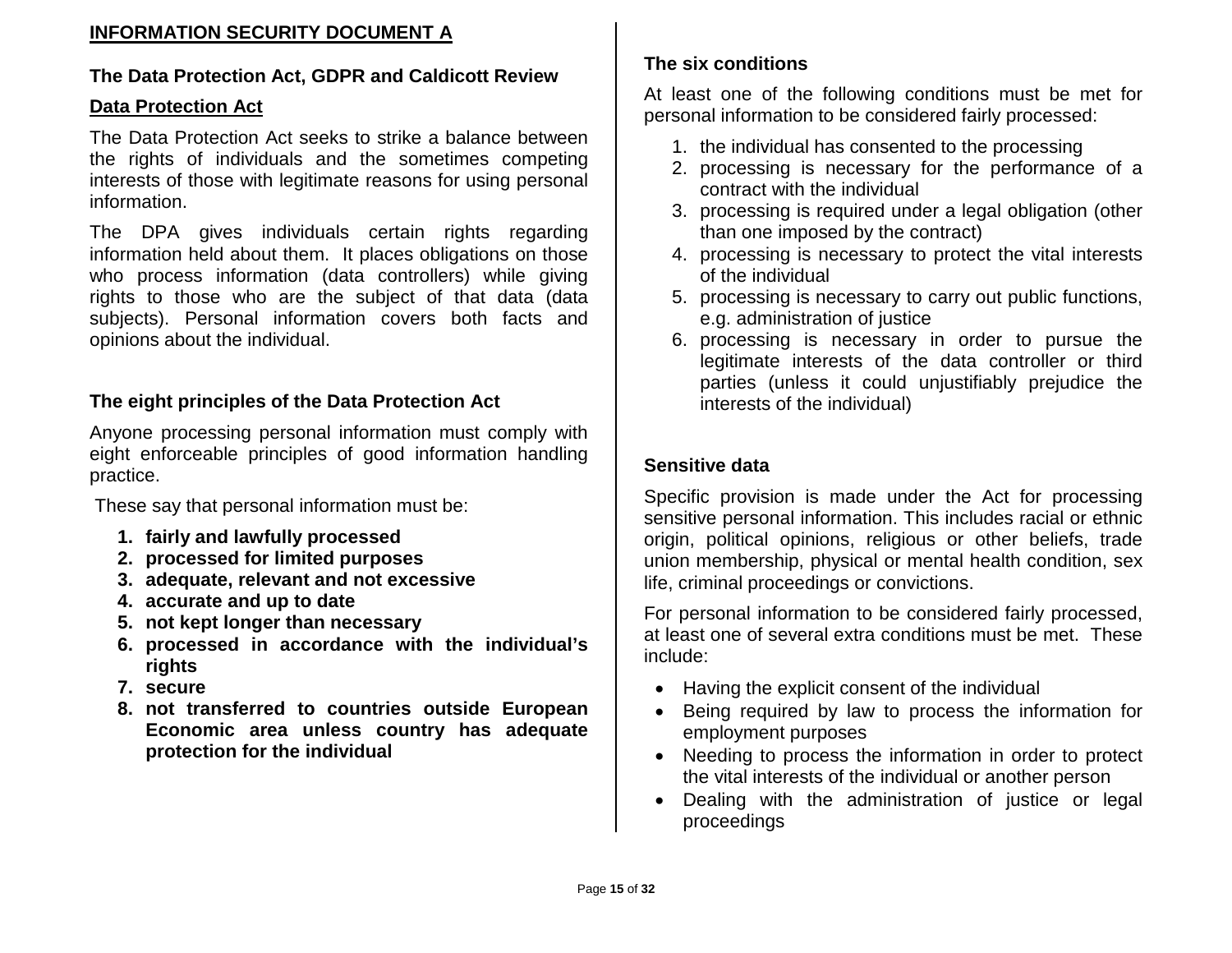## **Rights under the Act**

# **1. The right to subject access**

This allows people to find out what information is held about them on computer and within some manual records.

# **2. The right to prevent processing**

Anyone can ask a data controller not to process information relating to him or her that causes substantial unwarranted damage or distress to them or anyone else.

#### **3. The right to prevent processing for direct marketing**  Anyone can ask a data controller not to process information relating to him or her for direct marketing purposes.

#### **4. Rights in relation to automated decision-taking**  Individuals have a right to object to decisions made only

by automatic means e.g. there is no human involvement.

# **5. The right to compensation**

An individual can claim compensation from a data controller for damage and distress caused by any breach of the act. Compensation for distress alone can only be claimed in limited circumstances.

**6. The right to rectification, blocking, erasure and destruction** 

Individuals can apply to the court to order a data controller to rectify, block or destroy personal details if they are inaccurate or contain expressions of opinion based on inaccurate information.

## **7. The right to ask the ICO to assess whether the Act has been contravened**

If someone believes their personal information has not been processed in accordance with the DPA, they can ask the ICO to make an assessment. If the Act is found to have been breached and the matter cannot be settled informally, then an enforcement notice may be served on the data controller in question.

# **The General Data Protection Regulation (GDPR)**

The GDPR is European Union (EU) legislation that becomes directly applicable in the UK from 25<sup>th</sup> May 2018. The GDPR strengthens the controls that organisations are required to have in place over the processing of personal data.

# **Headline impacts are:**

- Appointment of Data Protection Officer (DPO) mandatory for all public authorities
- Organisations obliged to demonstrate that they comply with the new law (the concept of 'accountability').
- Significantly increased penalties possible for any breach of the Regulation – not just data breaches.
- Legal requirement for security breach notification.
- Removal of charges, in most cases, for providing copies of records to patients or staff who request them.
- Requirement to keep records of data processing activities.
- Data Protection Impact Assessment required for high risk processing (which includes the large-scale processing of health-related personal data).
- Data protection issues must be addressed in all information processes.
- Specific requirements for transparency and fair processing.
- Tighter rules where consent is the basis for processing.

Legal requirements require organisations to take specified actions, and have evidence to demonstrate that they have done so. Much of this is covered by the IG Toolkit.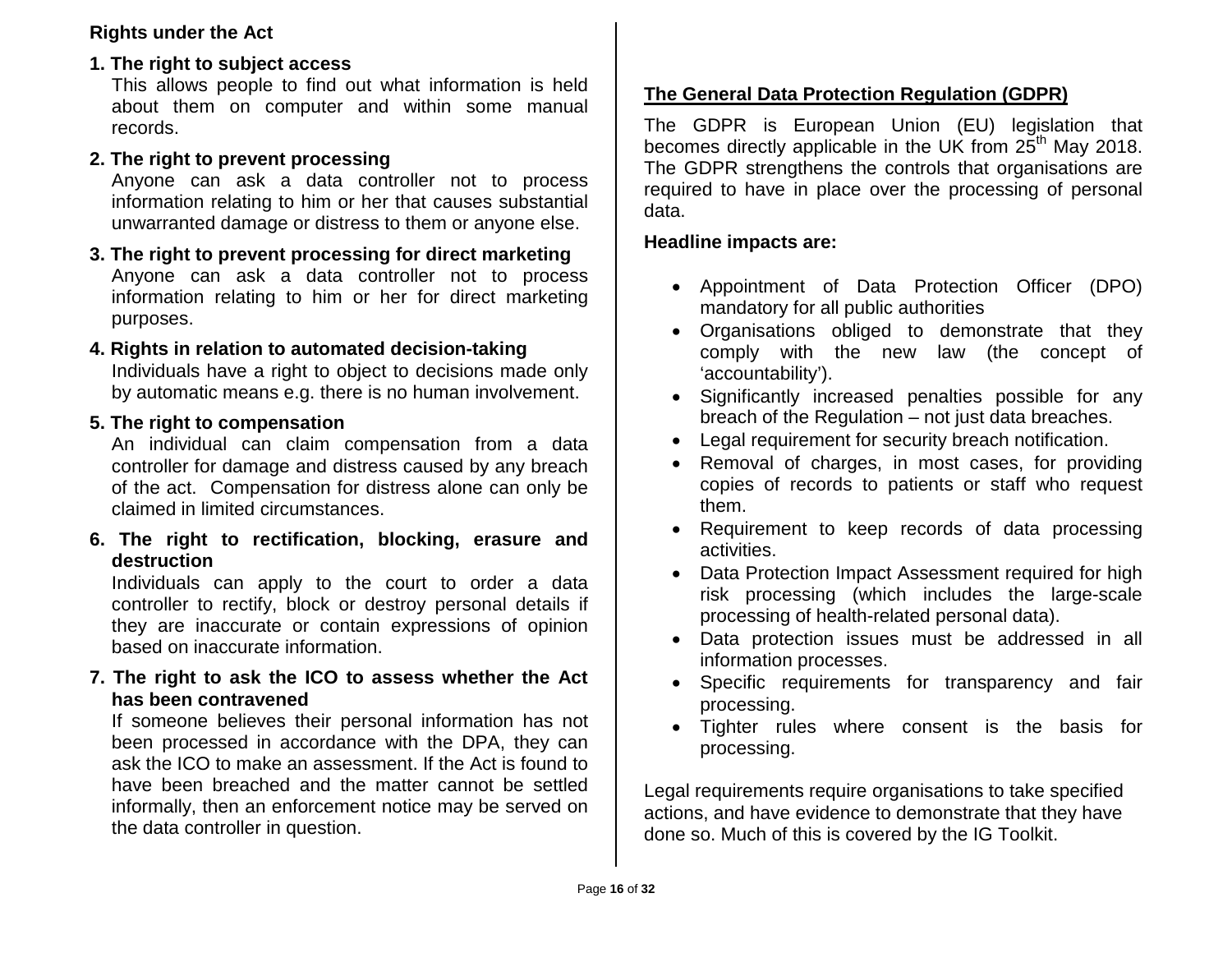Additional information is available on the Information Commissioner's Website **http://ico.org.uk**

## **Caldicott Review**

The Caldicott review was commissioned by the Chief Medical Officer to investigate the ways in which patient information is used in the NHS. The Caldicott committee made a number of recommendations aimed at improving the way the NHS handles and protects patient information.

When using Person Identifiable Data you must:

- **1. Justify the purpose**
- **2. Use only when absolutely necessary**
- **3. Use the minimum information required**
- **4. Access only on a strict need-to-know basis**
- **5. Understand YOUR responsibilities**
- **6. Understand and comply with the law (Data Protection Act)**
- **7. The duty to share information can be as important as the duty to protect patient confidentiality**

Following the review in 2003 the seventh principle was added regarding sharing information with the comment:

*"Health and social care professionals should have the confidence to share information in the best interests of their patients within the framework set out by these principles. They should be supported by the policies of their employers, regulators and professional bodies"*.

## **Additional Information**

Additional guidance on the Data Protection Act and Caldicott Review is available at **http://ico.org.uk**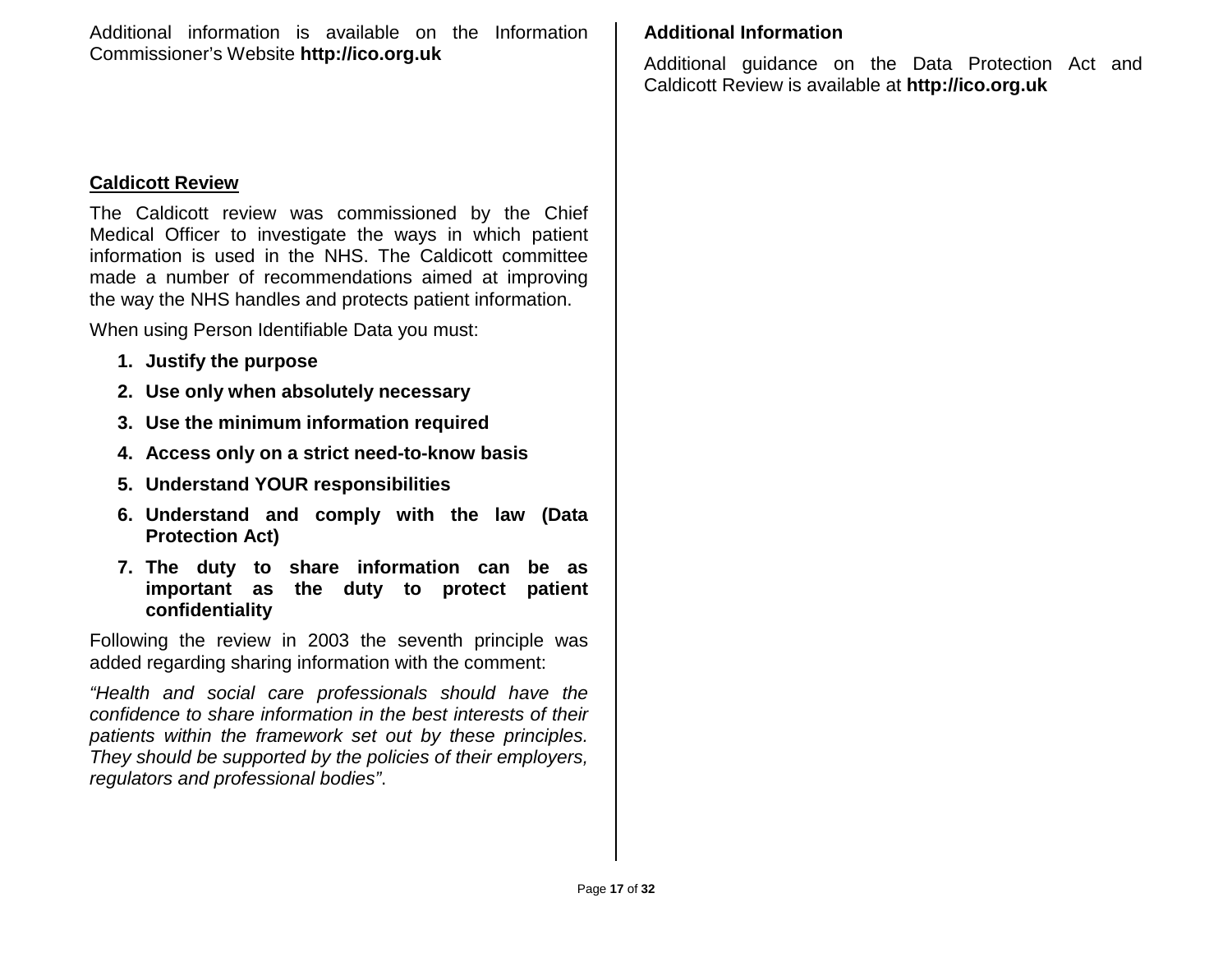#### **INFORMATION SECURITY DOCUMENT B PHYSICAL SITE SECURITY PROCEDURES**

## **IT Equipment**

- IT equipment should be situated away from areas where the general public could view the screen.
- Users must not leave their terminal or PC unattended with confidential information on display.

## **Clear Desk and Screen**

- Computers should be locked when they are not in use to prevent others using your logon whilst you are out of the office.
- All confidential papers/documents should be stored in suitable lockable drawers or cabinets when not in use and at the end of the day.
- At the end of meetings all documents should be cleared from tables before exiting the room.
- Reception areas should be kept as clear as possible to avoid medical or personal documents being within reach/sight of any visitors to the Trust and any visitor, appointment or message books should be stored in a locked area when not in use.

#### **Off-Site Equipment**

- Portable electronic equipment must be kept in the possession of a Trust employee during transportation. If such equipment is lost or stolen, the matter must be reported to your line manager and the SSHIS Service Desk immediately.
- Portable electronic equipment must have encrypted protection against unauthorised use. Passwords for example on boot-up (when a computer is switched on), should be incorporated.

• Portable computers must have Trust approved anti-virus software installed.

## **Equipment Disposal**

The Trust and its employees/contractors have a responsibility to ensure responsible final disposal of all Waste Electronic and Electrical Equipment under several EU Directives including the Landfill Directive, The European Waste Electronic & Electrical Equipment (WEEE) Directive COM (2000) 347 and the Reduction of Hazardous Substances Directive.

#### **Register of New / Existing Electronic Equipment**

Because of risks associated with inappropriate disposal of electronic equipment, the Trust requires items such as desktop PCs, laptops, Personal Digital Assistants etc. with data holding capacity to be recorded in an appropriate Asset Register when purchased. This is primarily to record ownership and any transfer thereof, of specifically that equipment which has the capacity to hold:

- Data which might be subject to Data Protection legislation
- Data which might be of a confidential or sensitive nature or
- Software applications where the Trust holds the individual or site license.

#### **Reuse of Surplus Equipment within the Trust**

Departments should follow a general policy of internal cascading of any surplus equipment within their own area.

#### **Responsible Disposal for Recycling**

If no use can be found within the Trust for unwanted equipment, or it is no longer functioning, it should be disposed of by contacting the SSHIS Service Desk, who will make all necessary arrangements. Simply by deleting files from the disk, or formatting a disk does not ensure that the information has been permanently destroyed.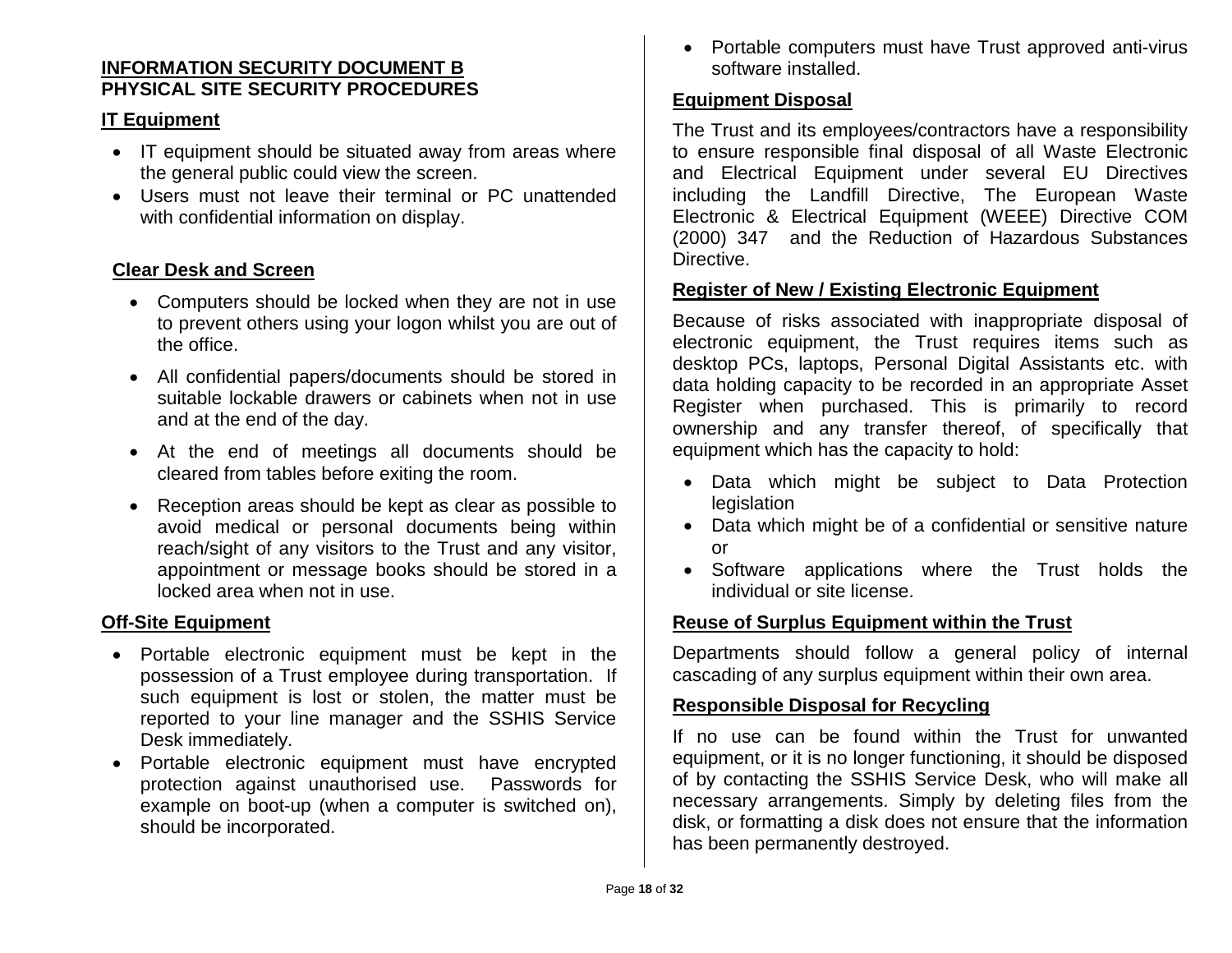# **INFORMATION SECURITY DOCUMENT C COMPUTER ACCESS PROCEDURES**

#### **Computer System Access Control**

Line management must ensure that only authorised staff i.e. appropriate to their role, have access to hardware, software and data. Access authorisation should be regularly reviewed, particularly when staff roles and responsibilities change.

#### **Physical Access Controls**

All staff must be aware that physical security measures must be taken to restrict access to certain work areas of the Trust. Critical installations should be protected, at the minimum, by lock and key with only authorised staff permitted access. Staff must ensure that they consider whether theft, damage or malicious use of information may occur.

#### **Prevention of Misuse**

Any use of IM&T facilities for non-business or unauthorised uses without management approval will be regarded as inappropriate usage.

The Computer Misuse Act 1990 introduced three criminal offences. Staff must remember that the following offences can be enforced in a court of law:

- Unauthorised access
- Unauthorised access with intent to commit further serious offence
- Unauthorised modification of computer material

#### **Obtaining a Network Account**

It is NHS policy that all staff should have access to Electronic Mail. To use email you require a network account. You also require an account to access applications such as Lorenzo, ESR etc.

A potential new user and their line manager should complete an *Application for Network Account Form*, available on the Intranet

#### **Closing a Network Account**

Managers should notify the SSHIS Service Desk of all leavers so that their network account can be disabled. Emails are retained on a leavers Outlook account for 12 months and then permanently deleted.

#### **Data and Information Access**

- Users will only be granted access to data and information that it is required as part of their job. Access is therefore granted on a 'need to know' basis.
- Staff must not access computer systems or data unless they have authority to do so. Access to files which are not in the course of the employee's duty will be considered a serious disciplinary offence, for example – accessing a friend or relatives manual or electronic file. .

#### **Passwords**

For access to the network the current policy settings enforce password changes every 60 days. Passwords must be a minimum of 6 characters and should contain a mixture of letters, upper case and lower, characters (such as £) and numbers. The previous 12 passwords cannot be reused. You should register on 'Fastpass' at the earliest opportunity to set up a password recovery link for instances of forgotten passwords.

Passwords should not be documented, listed or stored in any way. If you feel that your password is not secure, you must change it immediately and notify your concerns about security to your line manager.

There are absolutely no circumstances where it is justifiable to share your password with anyone. If another person requires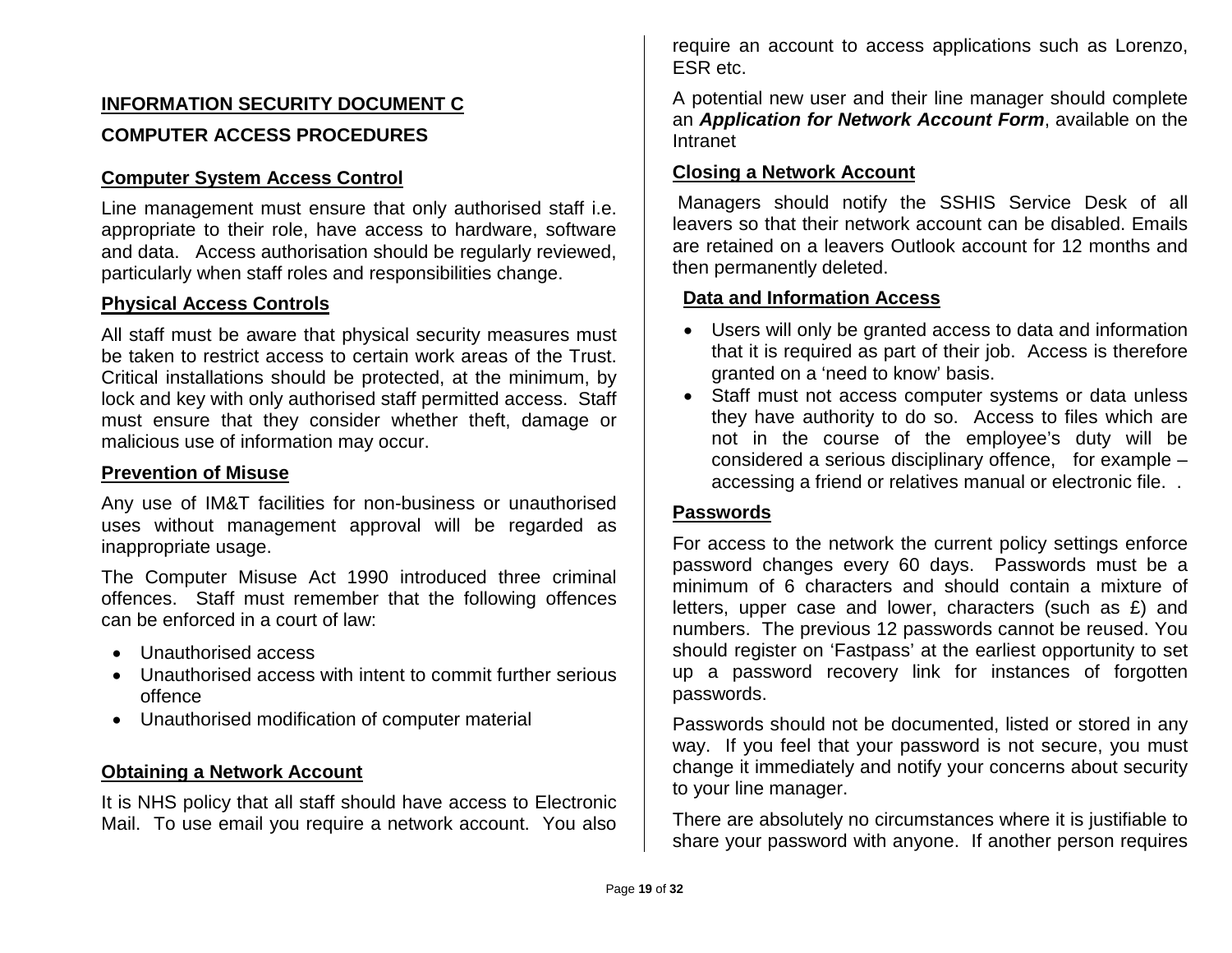and is entitled to network access, they will have their own login identity issued. Always remember that all actions carried out on a computer are recorded and attributed to the user currently logged on at the workstation. Please be aware that disciplinary action will be taken against any member of staff who shares their password.

## **Training**

It is the responsibility of line managers to ensure that all staff receives appropriate training in the use of the IT systems for which they have been given access.

#### **Remote Access**

NHS Security Standards and IGT requirements mandate that all remote access by users and suppliers should be subject to strong authentication before access is given to this Trusts computer networks. The Trust enforces two factor authentication for all users, and where appropriate suppliers, and this is managed and operated by the SSHIS.

## **Third Party Access**

Third parties will not be given access to systems or networks unless the Trust/persons in question have formal authorisation to do so. All non-NHS companies will be required to sign security and confidentiality agreements with the Trust.

Third parties found accessing elements of the system that they are not authorised to, will be deemed a security breach and will be denied access immediately. An investigation will take place to decide the outcome.

The NHSnet Code of Connection and this policy will be deemed to be breached if the use of modem connections on the Trust's network is permitted without approval from SSHIS. Modem connections from stand-alone computers are also not permitted. This applies particularly to connections to the Internet.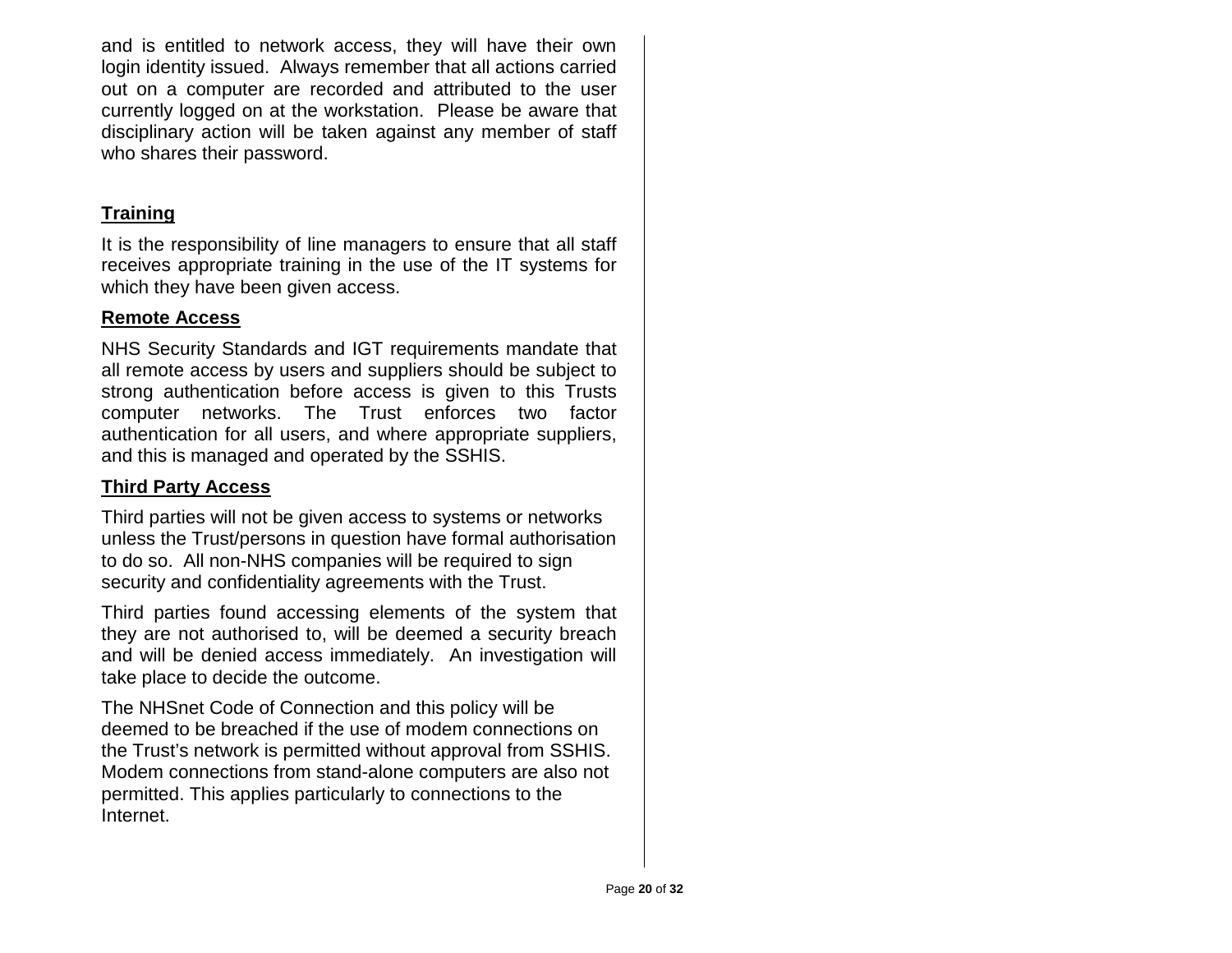## **INFORMATION SECURITY DOCUMENT D**

#### **HOUSEKEEPING PROCEDURES**

#### **Use of the Storage Area Network**

The Storage Area Network (SAN) provides a number of alternative locations for storing data. Where you choose to store files will be dictated by local working practices but in general, data that is accessed by more than one person is stored on shared network drives (X etc.) and data that is for your individual use is stored on your individual drive (U).

Staff are responsible for ensuring that any files they create are regularly reviewed and files that are no longer required are deleted.

#### **Backing Up of Data**

You are only required to back-up the data that you personally produce. Systems data (e.g. Lorenzo) is automatically backed-up. Although personal files stored on the Storage Area Network are backed-up by the IT Service, this is for emergency recovery purposes only and should not be viewed as a failsafe for your data.

#### **Media Storage**

All media that contains confidential information must be kept in a secure environment. All removable media must be locked away in a secure storage environment at the end of the working day.

## **Disposal of Confidential Paper Waste**

Confidential paper waste must be disposed of separately to 'standard' waste. Confidential waste may contain any of the following:

- Persons name
- Persons address
- Persons postcode
- Any personal identifiers, e.g. Unit Number, Personnel Number
- Commercial in Confidence e.g. budgets, contracting information

All confidential waste must be stored securely in an office, ward, clinic etc. until it is disposed of. It must not be left lying around on desks or in public area The Trust may be at risk if confidential waste is found by people that should not have access to it.

Confidential waste must be placed in appropriately marked repository bins, bags or sacks. All confidential waste must be disposed of (incinerated or shredded) under supervision.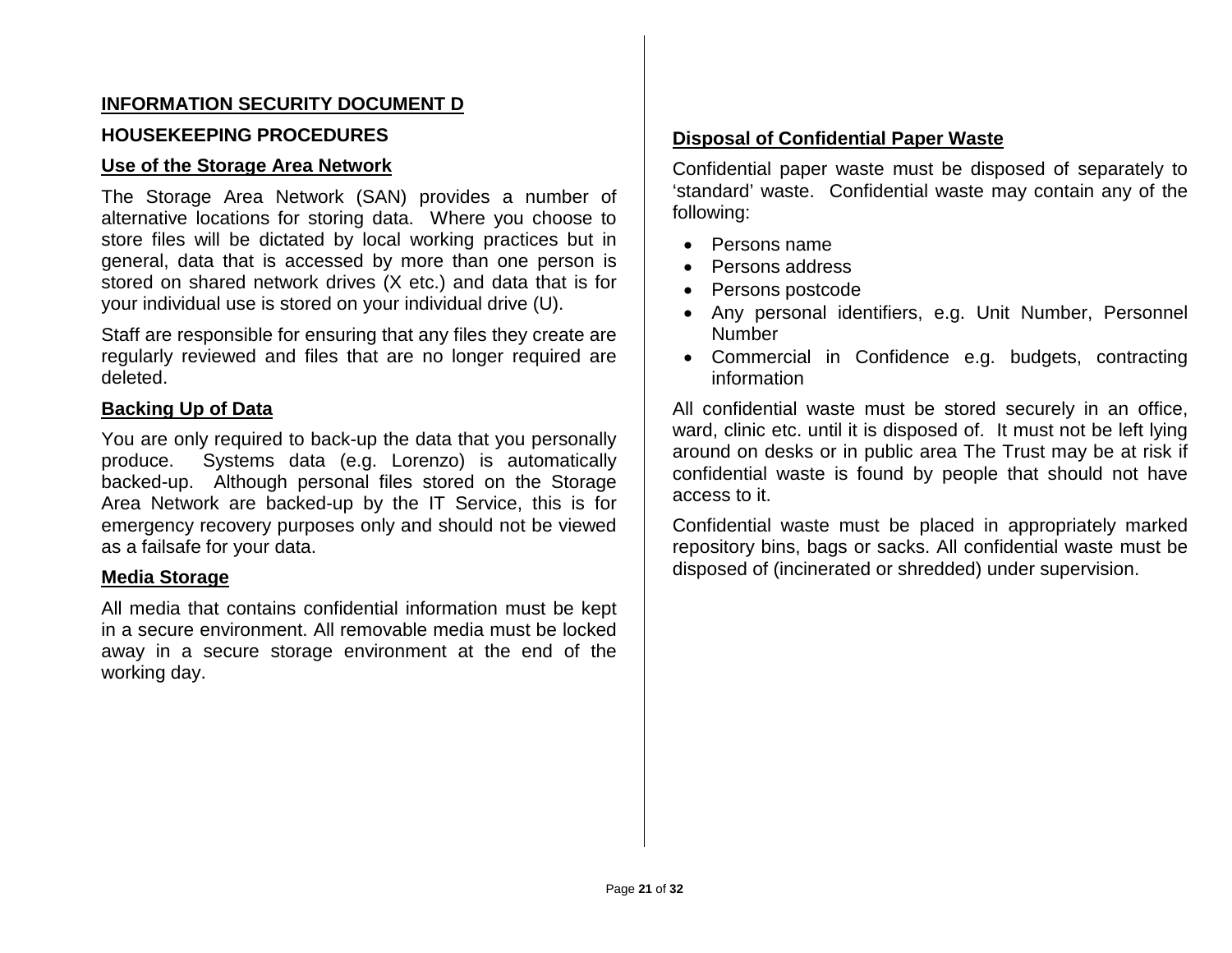## **INFORMATION SECURITY DOCUMENT E**

#### **EMAIL USE**

Email is provided to staff as a business tool, but because of its potential for misuse and abuse it is necessary to have in place a range of rules / guidelines to promote acceptable use for the protection of both the user and the Trust. These rules and guidelines are based on current legislation and commonsense principles. Their purpose is:

- To ensure that email is used effectively, an understanding of how it works and of good practice and etiquette that applies to its use
- To protect the users and the Trust from the risk of legal liability as a result of email abuse.
- To protect and maintain the quality of Trust information against threats via external intrusion.

#### **Long-Term Absence**

If a staff member is on long-term absence (more than four weeks), their line manager should with the help of the IT Service, redirect the account to someone else within the department who has authority to manage that account. The justification of redirecting the messages should be clearly established prior to redirection. The duty of confidentiality should be impressed upon the member of staff who receives the redirected mail.

#### **General Rules**

Properly used, email can be an immense benefit to the NHS and its staff. The following rules apply to anyone using the Trust's IT systems to send and receive email and the posting of information on the Trust's Web Pages:-

• Confidential person-identifiable information should not be distributed by email unless there is a specific requirement for it. Casual disclosure of personal details of patient, employee, volunteer or contractor without just cause may

be considered a breach of personal privacy as defined under the Data Protection Act.

- If however you need to send such information see the **'Secure Email Guidance'** document (on SID) for clear direction on what secure method to use.
- Log in at least twice daily, if not all day, and respond to requests within a reasonable time.
- Advise people when you are not available. Use the tools within your system (i.e. Out Of Office Assistant) to notify others of your inability to read your email.
- Set up a Signature with your name, organisation, telephone number, other useful contact information and a legal disclaimer.
- As people may receive many email messages it is important that a subject is added to the email in order that the recipient can clearly see what the email is about. It will also assist the recipient in prioritizing opening of emails.
- Ensure that you are sending the email to the correct person. If in doubt, confirm their email address with them.
- Use the spell checker before you send out an email.
- Emails should be treated like any other correspondence and should be replied to within an acceptable time limit.
- Only send emails if the content would be suitable for display on a public notice board or the Trust's publication scheme. If they cannot be displayed publicly in their current state, consider rephrasing the email or using other means of communication.
- Use distribution lists with care is it important that all addressees receive the email? Only use organisationwide distribution lists to communicate important business information that has genuine site-wide value.
- Update your email groups at regular intervals. Check for leavers or members who have moved on into another role – it may not be appropriate for them to continue to receive emails from the group and may lead to a breach of the DPA.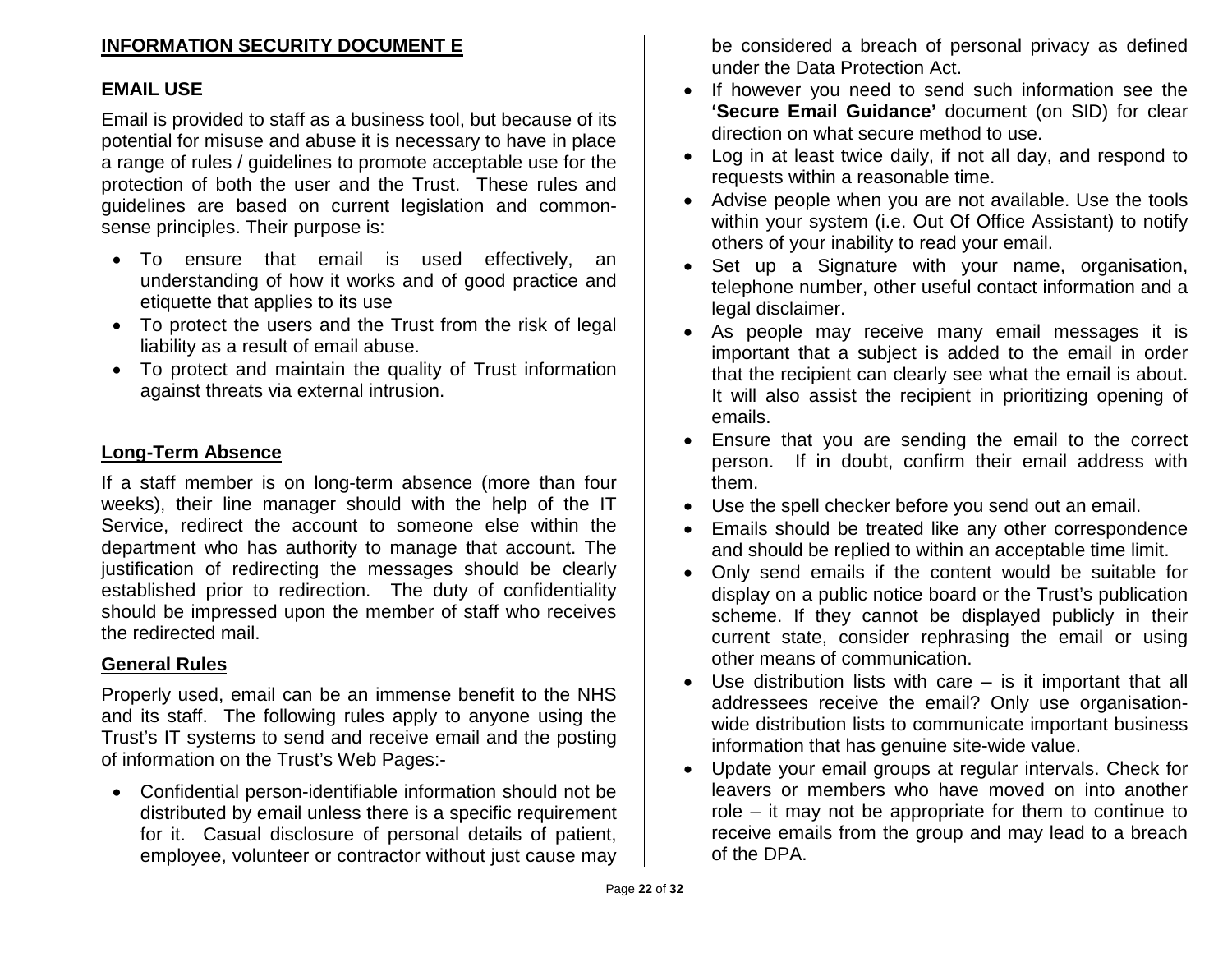• Type your message in lower case. Using capital letters is considered aggressive.

## **Do's and Don'ts of Email**

- Staff must not send any message which is abusive, offensive, obscene or potentially defamatory or which consists of gossip. Comments of this nature can be construed as harassment. Ensure that all statements and comments you make about people or organisations are true (*Computer Misuse Act 1990*).
- Remember that the email system is for business use. You may, however, make sensible use of it for nonbusiness purposes. Use your common sense if you send personal messages to other members of staff via this system. Bear in mind that you should not be spending more than a minimal amount of time on matters unrelated to your work. Be aware that unauthorised and excessive use of any means of electronic communications by staff at the Trust is a disciplinary offence.
- Take extreme caution when disclosing your Trust Internet email addresses to outside organisations. The addresses may be misused or sold on and as a result cause an influx of junk mail.
- Do not circulate jokes; computer programmes (executable files) documents such as chain letters, celebratory greetings messages (e.g. animated Christmas cards), music, video and photographs. Circulating such material can pose serious business and operational risks by using up excessive storage space and may infect PCs or servers with viruses.
- Anonymous messages are not permitted. Do not attempt to send messages purporting to come from another individual or email account without written consent.
- If you send personal messages you must take care that they cannot be confused with Trust business communications.
- Do not present views on behalf of the Trust, unless you

are authorised to do so

- Be mindful when deleting emails permanently, as under the Freedom of Information Act, you may need to refer back to such communications or provide as evidence in responding to Freedom of Information requests.
- Do not send large attachments by email. Place large attachments in a shared location (where possible) and then send just the file path via an email. If you believe that most recipients will print the document, try to use another method of sending the hard copy.
- Do not attach files to emails from unknown sources (may contain viruses). Do not open file attachments with possible virus warnings. If you suspect you received a virus by email, telephone the SSHIS Service desk immediately. Do not attempt to remove the virus yourself. The Service Desk will need to know what virus it is.
- Keep the Inbox to a minimum and adhere to good housekeeping practices. Create a personal folder structure under different headings. Transfer email from the Inbox to the appropriate folder on regular basis.
- Review saved emails every month and delete any that are no longer required. If there is an email that may be required in the future, it should be archived.

# **IT Access to Email Messages**

SSHIS do not routinely monitor individual email accounts or email messages. However, in order to maintain the availability of the email system, there may be occasions when the SSHIS have to access a mailbox for maintenance and housekeeping purposes e.g. if a mailbox has reached its maximum size, staff changes etc. Such access will not be used to review the content of individual email messages.

## **Individuals' Rights to Access Email Messages**

The Data Protection Act gives individuals the right to access any information held on them, including email messages. (*Access to Health & Employee Records Policy 7.02*). In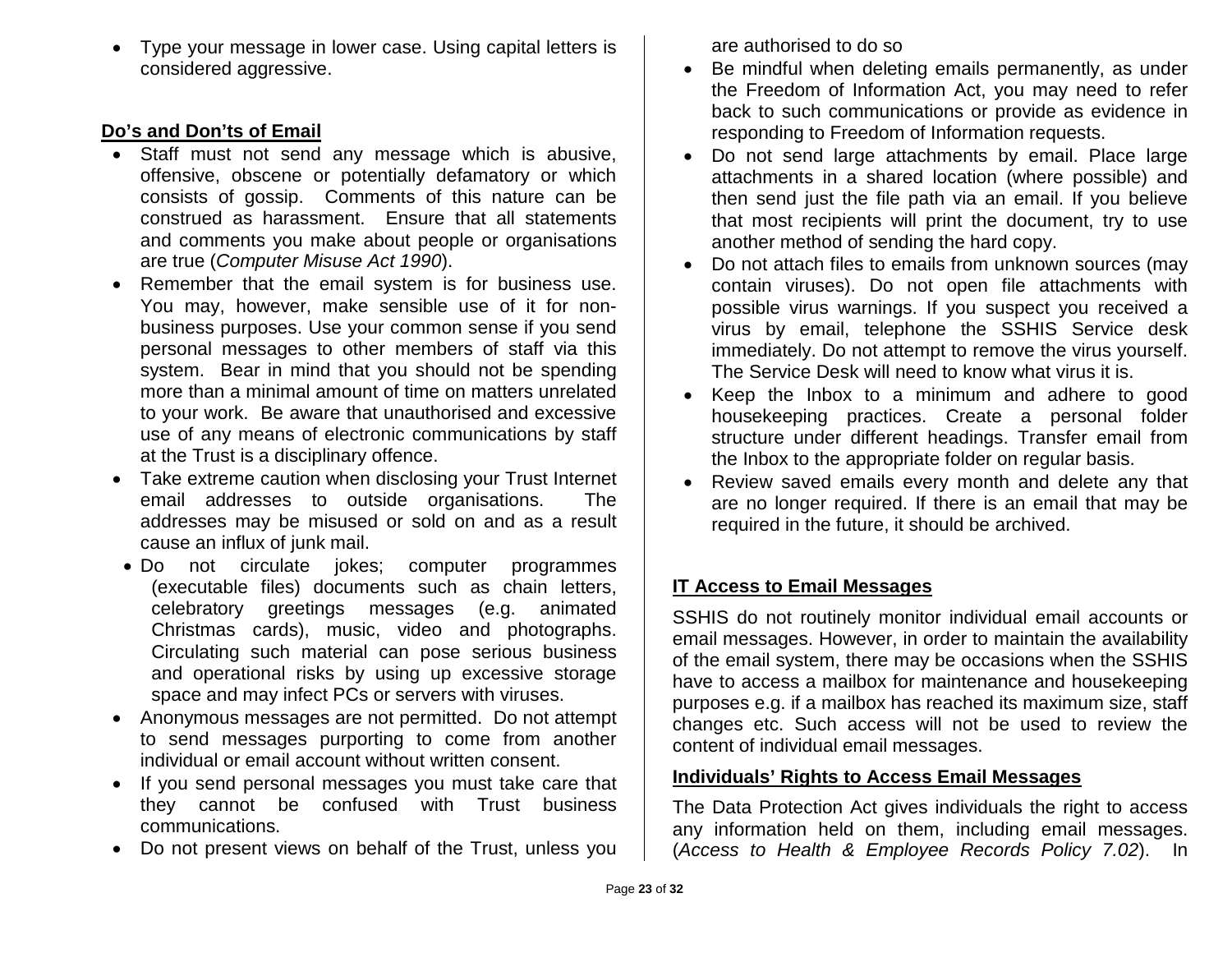addition, the Courts and Employment Tribunals have the power to order disclosure of emails that may be relevant to a case. This emphasises the point that emails are more than just an electronic conversation. Messages should be taken seriously and the content should be in accordance with the principles of the Data Protection Act, GDPR and the Caldicott recommendations.

## **Malicious Communications**

The Malicious Communications Act 1988 makes it illegal in England and Wales to "send or deliver letters or other articles for the purpose of causing distress or anxiety".

- a) a letter, electronic communication or article of any description which conveys
	- i. a message which is indecent or grossly offensive; a threat; or
	- ii. information which is false and known or believed to be false by the sender; or
- b) any article or electronic communication which is, in whole or part, of an indecent or grossly offensive nature,

Is guilty of an offence if his purpose or one of his purposes, in sending it is that it should, so far as falling within paragraph (a) or (b) above, cause distress or anxiety to the recipient or to any other person to whom he intends that it or its contents or nature should be communicated.

## **Copyright**

Email messages may contain or attach copyright work owned by a third party. If you make an electronic copy of such work you may be infringing copyright (Copyright, Patents & Designs Act 1988). It is an offence to copy any item of software without the owner's prior permission. The use of illegal or unauthorised software on a Trust computer is a breach of this policy.

**See also ISD J – Secure Email Guide - page 23**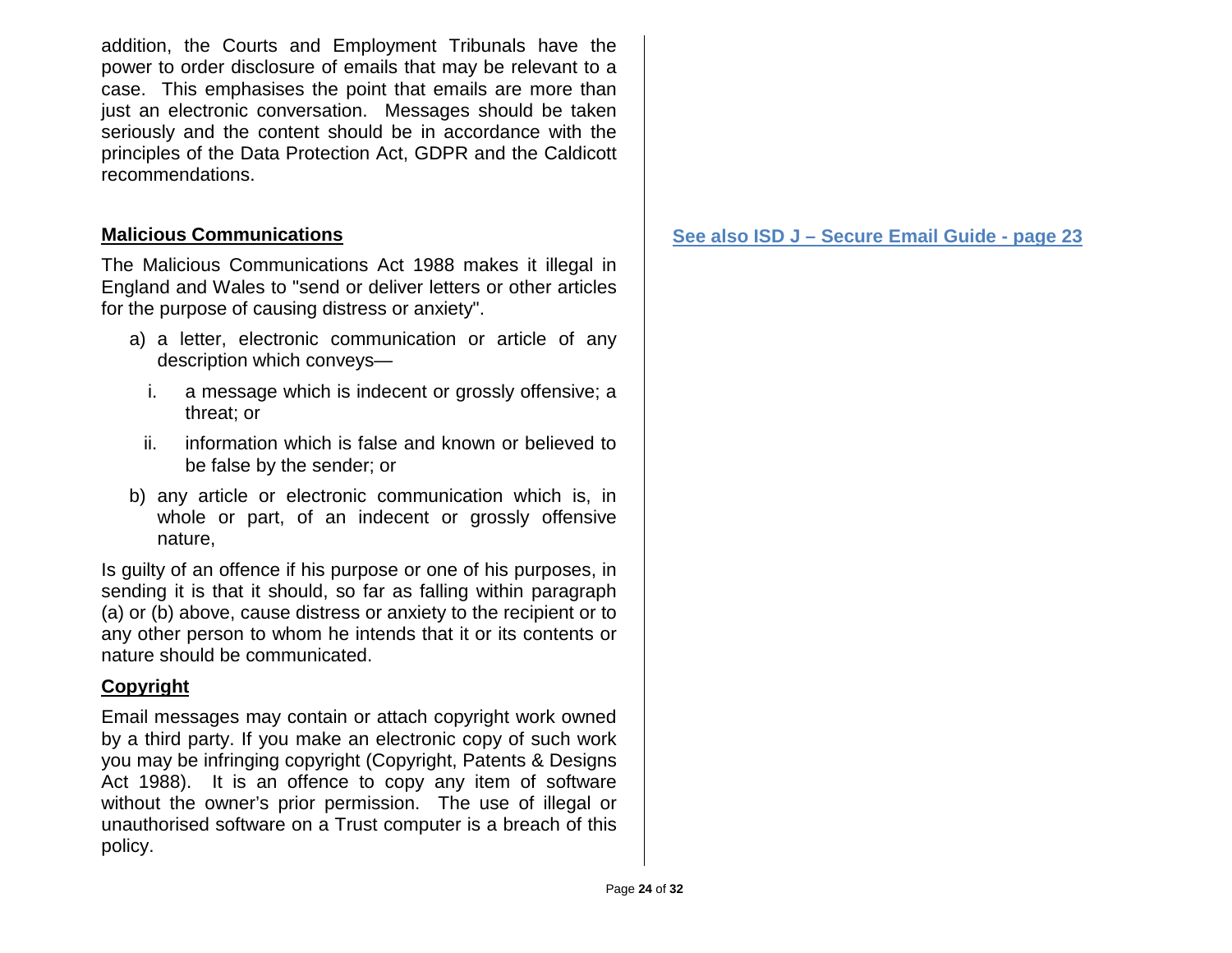#### **INFORMATION SECURITY DOCUMENT F INTERNET ACCESS**

All sections of this policy apply to all Internet access using any NHS resources. Violation of this policy will be grounds for having access to the NHSnet and Internet restricted or revoked.

It is clear that Internet access can be a valuable tool to staff throughout the Trust, both within their normal work activity and as an aid to learning. Furthermore, the Internet is also a route by which to deliver information and guidance to patients and to the public.

#### **Potential Problems**

There are a vast number of sites that the Trust would not wish employees to access. We must equip ourselves with a set of security measures which will minimise the risks to our resources from external intruders and which will both deter and detect employees who access 'inappropriate' Web sites. The definition of 'inappropriate' is anything that may cause offence to other individuals. **The Trust has the ability to monitor Web sites that user's access and does so on a regular basis.** It is the responsibility of a user's line manager to give the user Internet access rights or to take those rights away.

Breaches of this policy will be brought to the attention of a user's line manager and to the appropriate senior manager.

#### **Responsibilities of the User**

It is the responsibility of all staff within the Trust to ensure that the computer systems and the data that is accessed through them are safe and secure. Staff that uses the Internet have additional responsibilities relating to security, confidentiality and inappropriate use.

#### **Permissible Access**

Access to the Internet is primarily for healthcare related purposes. That is for Trust work or for professional development and training. Reasonable personal use is permitted provided that this does not interfere with the performance of your duties and is carried out during official work breaks e.g. lunchtime or outside of core working hours. The Trust has the final decision on deciding what constitutes excessive use.

#### **Non-Permissible Access**

No member of staff is permitted to access; display or download from Internet sites that hold offensive material; to do so may constitute a serious breach of Trust security and could result in dismissal and/or criminal prosecution. Offensive material is defined by the Trust's Equality of Opportunity in Employment policy and Harassment at Work policy and includes hostile text or images or inappropriate website access relating to gender, ethnicity, race, sex, sexual orientation, religious, cultural or political convictions and disability. Users must not create, store or distribute any material that is libellous, blasphemous or defamatory. This list is not exhaustive. Other than instances which demand criminal prosecution, the Trust is the final arbiter on what is or is not offensive material, or what is or is not permissible access to the Internet.

#### **Unintentional Breaches of Security**

If you unintentionally find yourself connected to a site that contains sexually explicit or otherwise offensive material, you must disconnect from the site immediately and inform your line manager and the IT Service Desk.

#### **Accessing the Internet via Mobile Devices**

When staff access the Internet or World Wide Web using mobile computing devices such as SmartPhones or Tablet PCs and that access is gained using a Trust network (including wireless), an audit trail of sites visited is maintained centrally by the IT Service. When access is gained through a home broadband connection, an audit trail may remain on the device.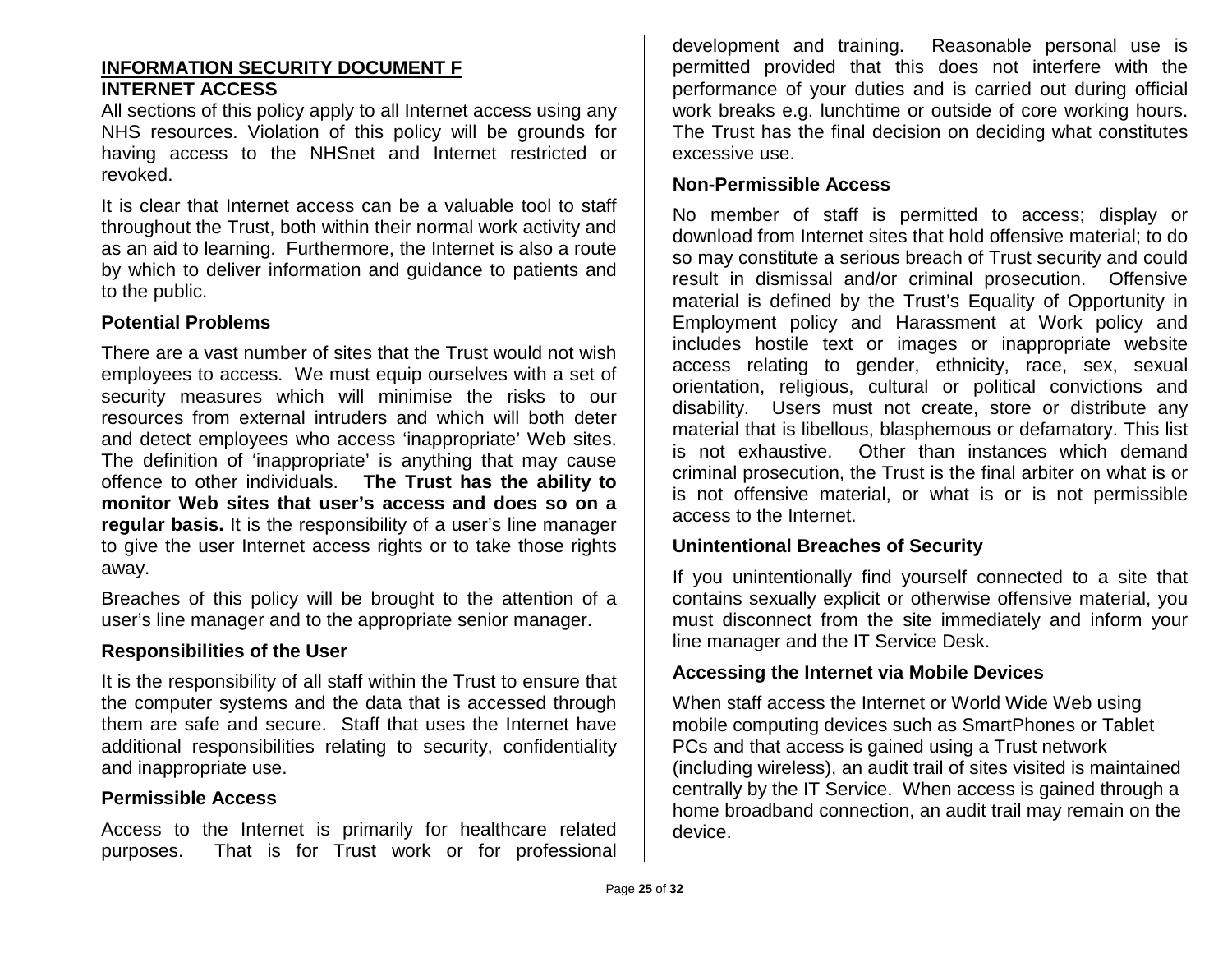# **INFORMATION SECURITY DOCUMENT G**

# **INFORMATION SECURITY RISK MANAGEMENT & INCIDENT REPORTING PROCEDURE**

*(Policy 4.18a Risk Management Policy).*

The objective of information security risk management is to ensure that information security breaches are detected, reported and investigated. The objective applies to both manual and computerised information.

Risk management is recognised within the Trust as an integral part of good management practice and the Trust has a systematic approach to identifying what goes wrong in patient and non-patient areas and why and learning lessons from these events to ensure that action is taken to prevent a re-occurrence.

An information security incident is defined as an event, which has resulted, or could result in:

- The disclosure of confidential information to any unauthorised individual. This includes manual and computerised information.
- The integrity of the system or data being put at risk.
- The availability of the system or information being put at risk.
- An adverse impact, for example: o embarrassment to a patient o embarrassment to the NHS o legal obligation or penalty o disruption of activities o financial loss to the Trust o threat to personal safety or privacy

Some examples of security incidents are:

• An IT system becoming infected with a computer virus.

- A user's password becoming known to other persons and used to access systems without authorisation.
- Unauthorised access to confidential information/data, i.e. smartcard left in machine to be used by another member of staff.
- Theft of computer hardware or health records containing patient-identifiable information

All Information Security incidents and near misses should be reported on the Trust Safeguard Incident Reporting System.

#### **Non-Incidents – Confidential Documents received in error**

- There are occasions where confidential information is sent to the Trust in error by other organisations. Whilst these are not strictly speaking an incident to be added to Safeguard, as they are not our breach, we have taken the decision to monitor them. Should we then be questioned by any authority at a later date we can show due care by behaving responsibly and notifying the senders and the Information Security Department involved.
- Any such information you receive should therefore be logged on the Register held by the Information Security Manager and IG Manager.
- **Do not forward the mail you have received as this may result in a further breach (by our Trust).**
- A simple email giving the date, person/organisation and your response will be sufficient for the register.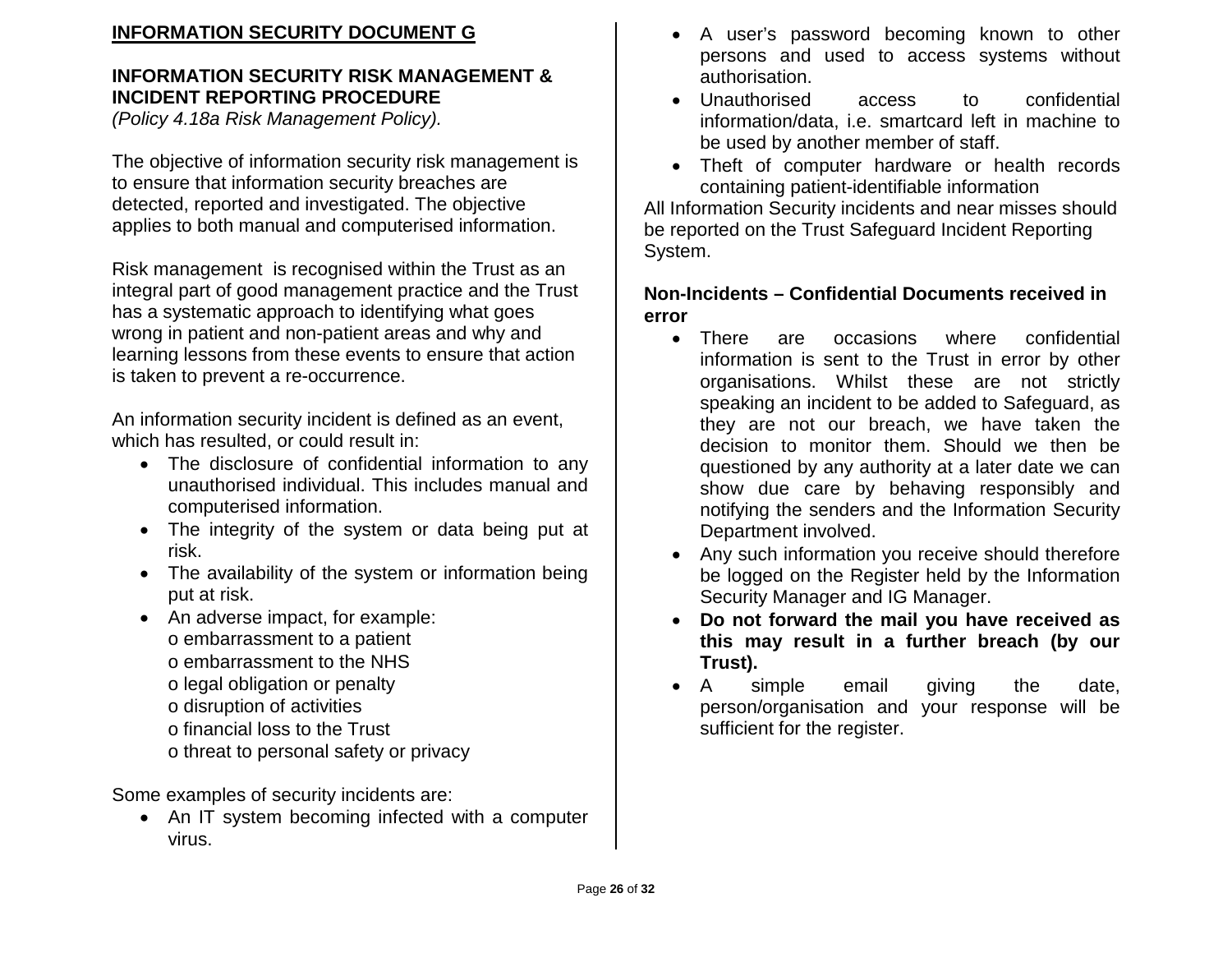## **INFORMATION SECURITY DOCUMENT H**

#### **VIRUS CONTROL PROCEDURES**

A virus is a self-replicating piece of software that will spread throughout a computer or a network of computers when an infected file is exchanged. The effects can be very damaging to systems and can also impact heavily on the Trust staff. Virus removal is costly and takes time. Whilst the machine is being disinfected colleagues are prevented from accessing their key clinical and business critical application.

The Trust, therefore, must take appropriate action to:-

- Minimise the threat of a virus infection.
- Manage the problems by maintaining the currency of the protection through regular upgrades.
- Provide remedial actions.

An anti-virus solution is installed onto all networked, stand-alone or portable computers. Anti-virus installation is a mandatory requirement. Removal of such software is not permitted. Individuals are responsible for ensuring that anti-virus software is installed and active. Advice is available from the SSHIS Service Desk.

If you send an attachment that contains a virus, you and the Trust can be held liable. SSHIS maintains up-to-date virus protection software on the network which is designed to protect your system. There area however a few simple rules which can help us all.

- Do not forward e-mails from unknown sources.
- Do not open email attachments from unknown sources
- Do not attach files to emails from unknown sources (may contain viruses).
- Do not open file attachments with possible virus warnings.
- If you suspect you received a virus by email, telephone the SSHIS Service Desk immediately.
- Do not attempt to remove the virus yourself. The Service Desk will need to know what virus it is.

#### **Spam, Chain Mail, Jokes and Unsolicited Messages**

Spam is the name given to large quantities of junk emails that are sent to an excessive number of recipients. Software to filter out suspected spam emails has been installed on your computer. Whilst this software is reasonably effective, new ways of disguising spam messages are being invented all the time, meaning that some messages will still get through the protection. You should also be aware that some genuine messages will be identified by the system as possible spam and placed in the Junk E-Mail folder of your mailbox. You should check the contents of this folder regularly and delete any messages that are not required.

Individuals who repeatedly forward messages of this type using the Email system will be reported to the HR Department for the consideration of disciplinary action. The IT Service will delete any messages of this type whenever they are discovered.

#### **Cyber Crime, Phishing etc.**

The NHS is increasingly targeted by outside organisations and individuals maliciously seeking information or access to our systems. Staff need to be mindful of the threats and report any suspected instances to SSHIS.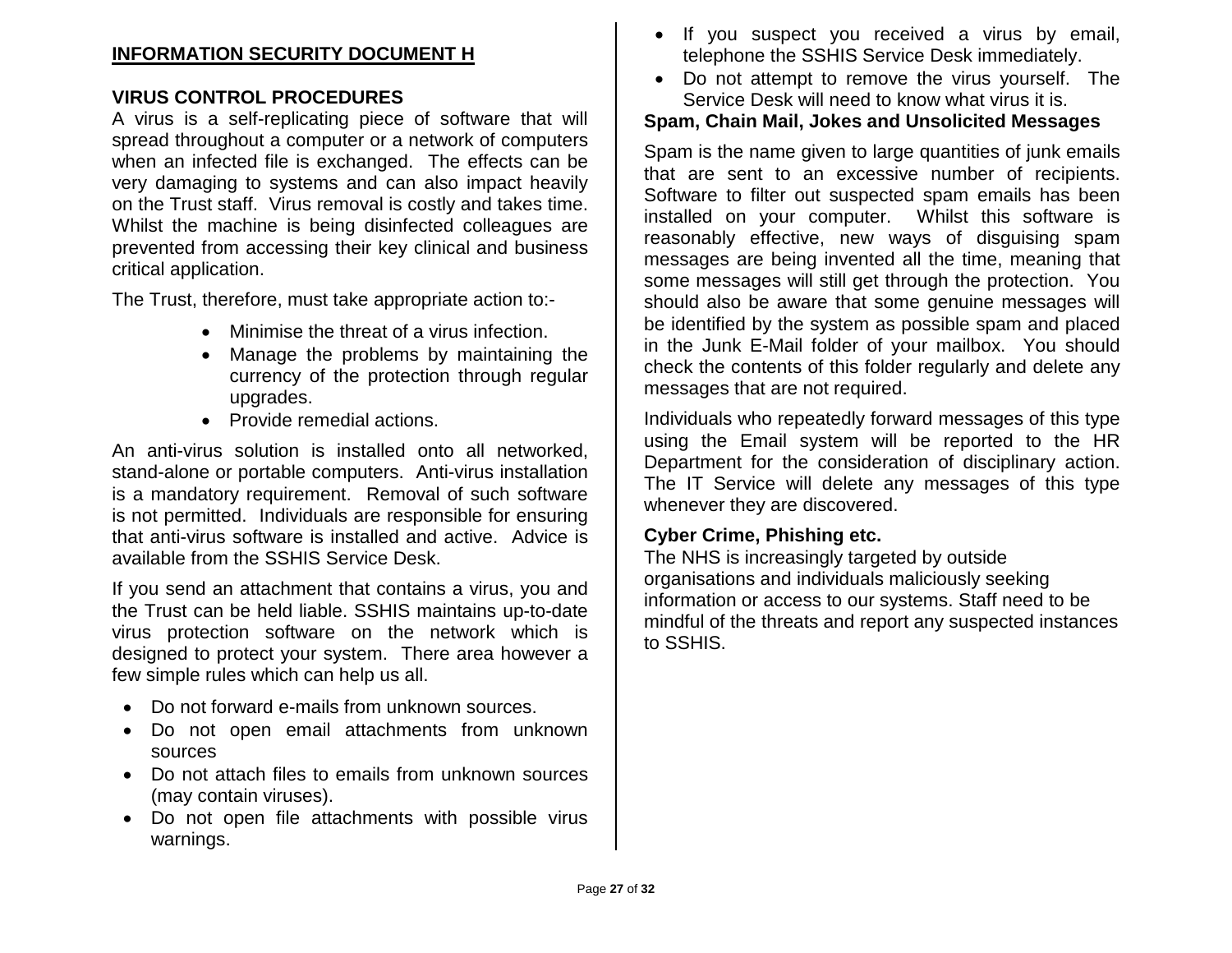## **INFORMATION SECURITY DOCUMENT I**

#### **"SMARTCARDS"** *(Policy 7.22 Registration Authority)* **NCRS Acceptable Use, Terms & Conditions**

The NHS Care Records Service Registration Authority is responsible for registering and verifying the identity of NHS staff that need to use the NHS Care Records Service and related IT systems and services, including Electronic Staff Record (ESR), eReferrals and the Electronic Prescriptions Service.

Access to these computer systems and services is controlled by smartcards with photographic ID and passcode, similar to a chip and pin credit card. Your card lasts for the duration of your NHS employment, no matter where. Registration Authorities issue smartcards to authorised staff with an approved level of access to patient information. See link below

[http://systems.hscic.gov.uk/rasmartcards/documents/crg.](http://systems.hscic.gov.uk/rasmartcards/documents/crg.pdf) [pdf](http://systems.hscic.gov.uk/rasmartcards/documents/crg.pdf)

To obtain a 'smartcard':

- complete an application form (RA01partb) [http://nww.hscic.gov.uk/rasmartcards/docs/ra01b.do](http://nww.hscic.gov.uk/rasmartcards/docs/ra01b.doc) [c](http://nww.hscic.gov.uk/rasmartcards/docs/ra01b.doc)
- with the support of your manager or an approved sponsor agree what level of access to the system is required for your particular role within that organisation,
	- have a face-to-face meeting with the Registration Authority Team to process the registration, take a digital photo and issue the Smartcard.
- Individuals will have to provide the minimum of 3 items of identification as per national guidance [http://systems.hscic.gov.uk/rasmartcards/document](http://systems.hscic.gov.uk/rasmartcards/documents/nhsemplidcheck.pdf) [s/nhsemplidcheck.pdf](http://systems.hscic.gov.uk/rasmartcards/documents/nhsemplidcheck.pdf)

*Important to note* that failure to provide the appropriate identification at this meeting, the Registration Authority Team will be unable to process the registration request. When the card has been issued, the smartcard will contain information about the individual and their access rights to National Spine Applications. Please note that no clinical access is ever assigned to an individual's smartcard profile unless they have attended and completed the appropriate Clinical System Training. The smartcard must be treated with great care as it allows access to confidential patient informational and for organisations that are ESR enabled this give access to individuals personal information such as Pay, Annual leave, sickness etc.

The Smartcard is the responsibility of each staff member and it must be brought to work whenever you are on duty. It is not an identity card.

#### **Remember – treat your smartcard with the same care as your bank card**

- Do not leave logged-in workstations unattended.
- Do not leave smartcards unattended.
- Do not share smartcards or passcodes with other users.
- Do not apply for or use more than one card.
- Use only IT equipment that has been provided by the NHS and not, for example a shared home PC.
- Ensure that printouts or other outputs are appropriately protected and disposed of when no longer needed. Printouts may not be copied, removed from the workplace or shared with others without the proper authorisation.
- Contact your local RA Agent to re-set a forgotten pin number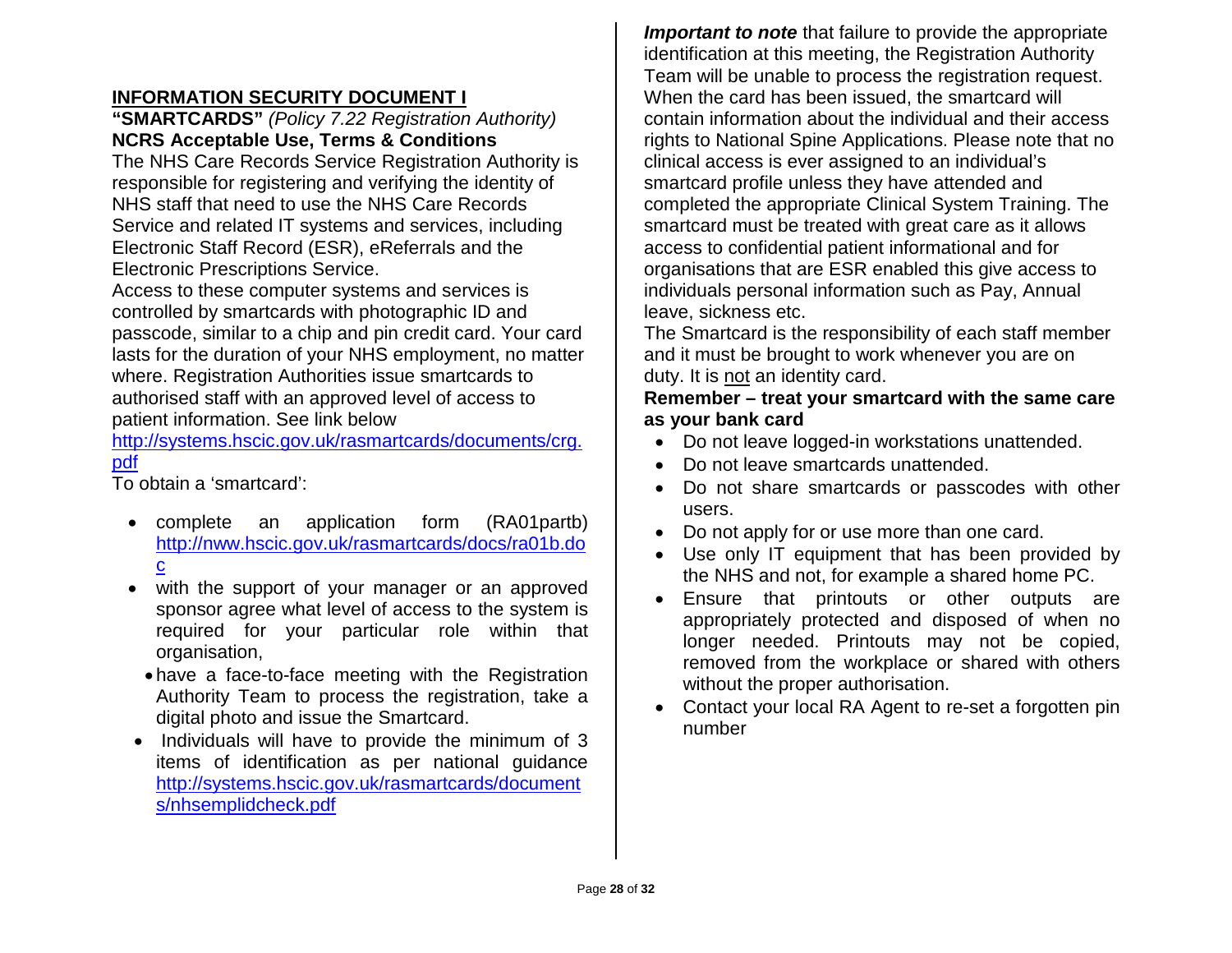#### **INFORMATION SECURITY DOCUMENT J**

#### **Transmission of Person Identifiable Data (PID)**

The Data Protection Act places additional responsibilities on all staff to obtain and process health data fairly, with the knowledge and agreement of patients.

Additional care must be taken when transferring person identifiable data (PID) between NHS and partner organisations.

- The transmission of PID should be kept to an absolute minimum and must be provided on a strict need-to-know basis.
- This policy does not cover the transfer of patient records (*Policy No 7.7 – Records Management Policy*).

#### **Fax Transmission of PID**

#### **See Goldfax Guidance document on SID**

The Trust does not support the use of fax machines. Instead employees may use the Goldfax solution on Outlook, following the Safe Haven principles of checking the efax address and contacting the destination, prior to sending, to ensure the information is going to the correct person. *(see also Policy 7.14 Safe Haven Policy)*

#### **Email Transmission of PID**

See **Secure Email Guidance document on SID** for the full guidance as briefly described below:

Firstly – if sending personal information, remember to check you are sending the email to the correct person. Then work through the three step process below following the Secure Email Guidance document on SID

#### 1. Secure Domain

Check the list in Appendix A of the Guidance document.

If the organisation you wish to send to is included you do not need to encrypt your document as we have internal secure connections between our email servers and theirs.

#### OR

#### 2. NHS Organisation

You will need an NHS.net account in your name and the address of the NHS.net account you are sending to. Please ensure you use these accounts only. **Do not send to NHS.net from your North Staffs account as this removes the encryption**. *(There are a few non NHS organisations using the NHS.net service – listed under a separate heading in Appendix A of the Email Guidance Document on SID)*

#### OR

#### 3. Non NHS Organisation

For all other email you will need to activate the 'Sophos' software on your Outlook email account to encrypt your message. This is simply done by following the steps detailed in the Secure Email Guidance Document.

*Should any loss or suspected loss of PID occur, this must be reported in accordance with the Trust's Incident Reporting Policy (see also ISD G - Information Security Risk Management & Incident Reporting Procedure).*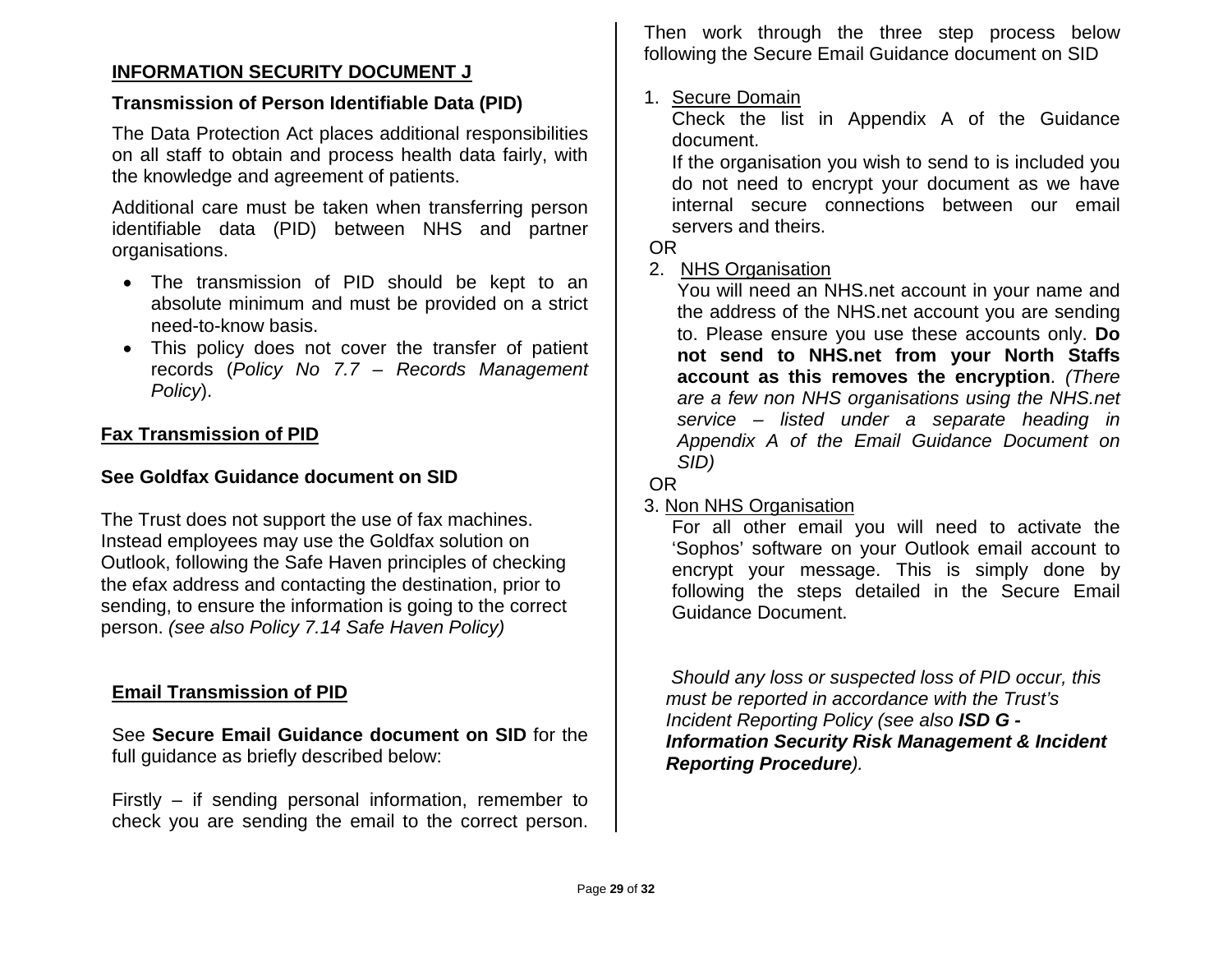# **INFORMATION SECURITY DOCUMENT K**

## **Software Licensing Procedure**

## **Unauthorised Installation of Software**

Unauthorised software poses a risk to your computer, other computers and the network as a whole from malicious code embedded within the software. The risk applies to all programs and games downloaded from the Internet, on disk, CD/DVD or any other storage media. Malicious code may be computer viruses and spyware, and the effects will vary depending on which has been downloaded.

A second and equally important reason why you should never use unauthorised software is because of licensing issues. The Trust is required to purchase licenses for the use of all software on its systems. If you install software without authorisation this process is by-passed and you put the organisation at risk of legal action from the owner of the software. If you are installing so-called free software it could be an illegal copy, or it could be trial software with an expiry date. Even if neither of these things apply, the software is likely to be for single personal use and require a license for corporate use.

## **Individual Responsibilities**

Individuals must not install software on to a Trust owned desktop or laptop computer and doing so constitutes a disciplinary offence. SSHIS audits all computer equipment including software. If unauthorised software is found on a system or if no license agreement has been purchased, IT staff are authorised to remove the software.

Should you suspect the presence of unauthorised software on your system you should report it to the SSHIS via the Service Desk.

# **SSHIS/IT Staff Responsibilities**

SSHIS will maintain a Definitive Software Library (DSL) that contains the authorised version of all software in use. Only authorised software will be accepted into the DSL. The library is located in the IT Department and access to it is strictly controlled.

SSHIS will carry out a reconciliation of software licenses at not less than 12 monthly intervals to verify that the number of licenses held matches the number of equivalent software installations. The results of the software audit will be made available to Trust managers and all anomalies investigated and corrected.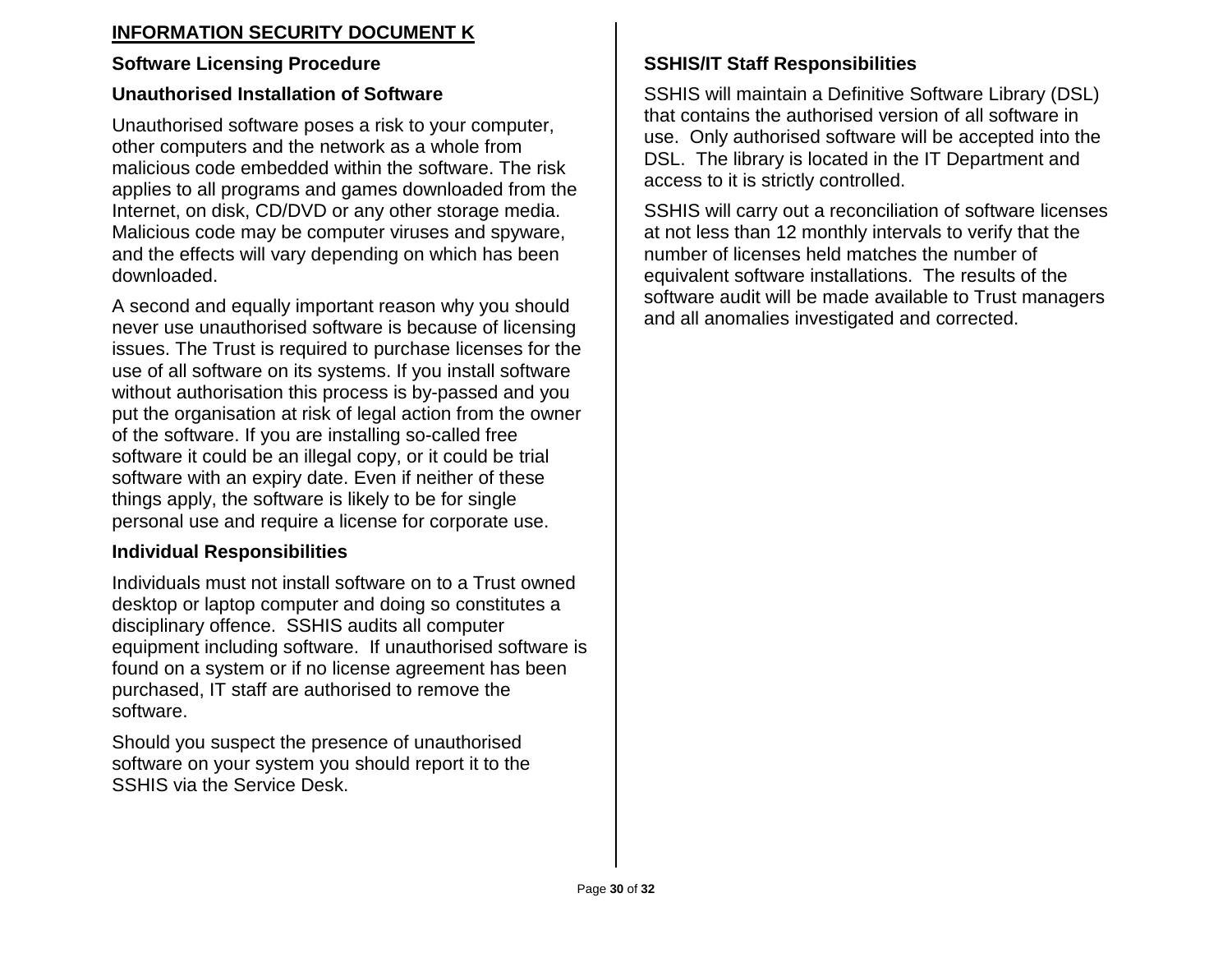## **INFORMATION SECURITY DOCUMENT L**

#### **Encryption of Mobile Devices** *(Policy7.19 Mobile Working)*

In accordance with NHS Security Procedures and best practice guidance, all mobile devices that are capable of storing data will be encrypted.

This is to ensure that in the unfortunate event of a device being lost or stolen, any data stored on it cannot be read without first entering a password.

#### **Devices covered by this policy**

- Laptop Computers
- Notebook Computers/Tablets
- USB Memory Sticks
- Digital Cameras
- Mobile Phones/Smartphones/iPhones
- Personal Digital Assistants (PDAs)
- CD/DVD Writers
- Micro SD Cards
- Scanners

*N.B new storage devices are being invented all of the time. The above list is not exhaustive. Any device which can store data is covered by this policy.*

#### **Saving to Data Storage Devices**

Access to a CD/DVD write facility is restricted on all devices. All staff may read data from electronic storage devices but only named individuals are able to write data to these.

#### **SSHIS/IT Staff Responsibilities**

All new mobile computing devices (laptops, notebooks) received by IT Services are to be encrypted during the build process and before delivery to the customer. Individual procedures applicable to each device type are available from the SSHIS Desktop Support Manager.

All other devices will be encrypted by the user on first use (see below).

#### **User Responsibilities.**

Any official NHS mobile device that you connect to the network must be encrypted. Software has been installed that will scan such devices as soon as they are detected. If the device is not encrypted, the software will prompt you to do this. Failure to follow the on-screen instructions will result in the device becoming unusable on the network.

Non-NHS devices (for instance personal digital cameras, MP3 players etc.) should never be connected to the network. This includes direct connection through a PC/Laptop via the USB port or inserting an SD (Storage Disk) card into peripheral devices such as printers. If you do decide to connect a personal device, you will be prompted to encrypt it. Once this has been done, you will not be able to reverse the process. The IT Service accepts no responsibility for damage caused to personal equipment through failure to adhere to this policy.

Some devices such as USB Memory Sticks can be purchased pre-encrypted. These devices are approved for use on the network.